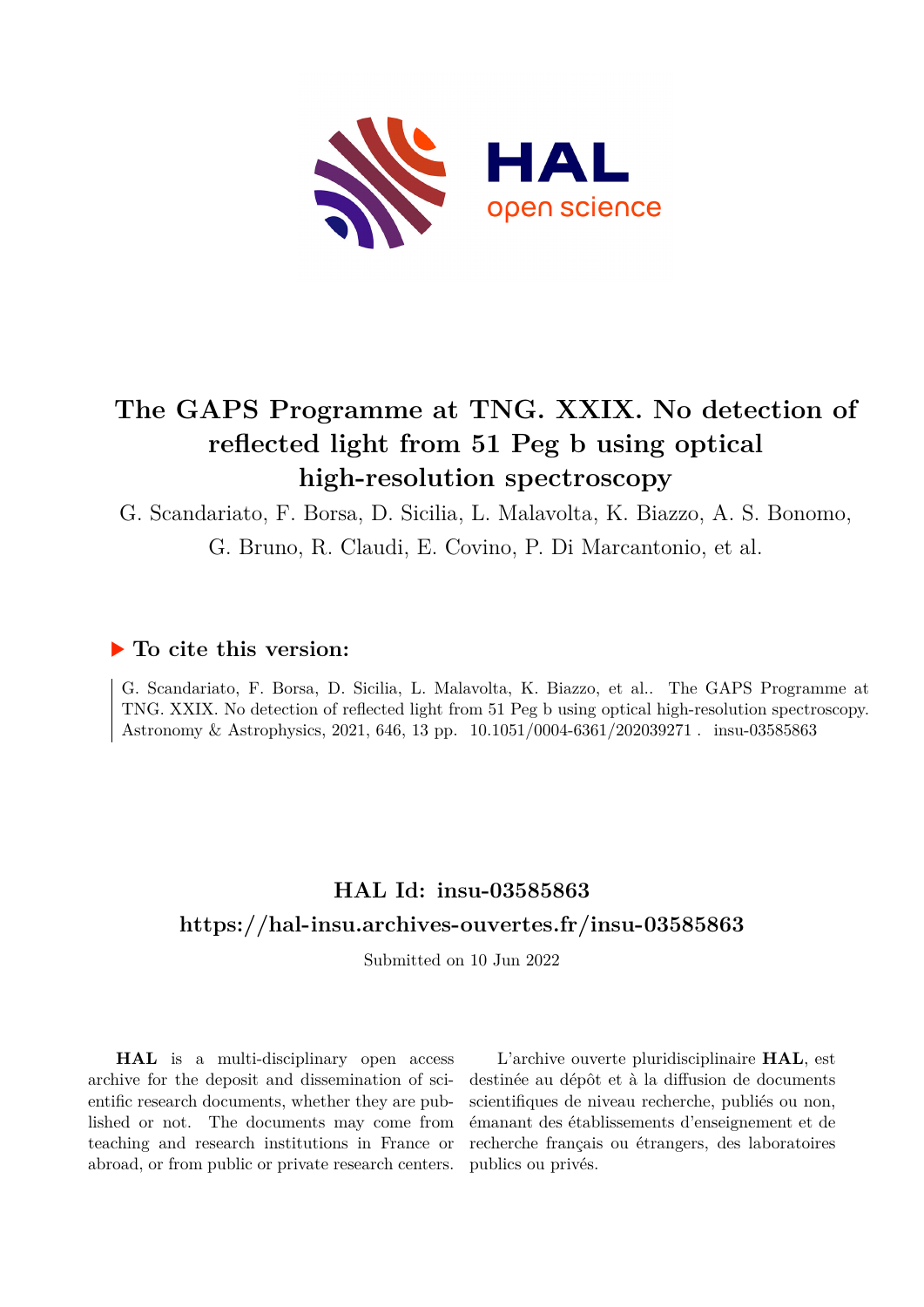A&A 646, A159 (2021) <https://doi.org/10.1051/0004-6361/202039271> © ESO 2021



# **The GAPS Programme at TNG**

## **XXIX. No detection of reflected light from 51 Peg b using optical high-resolution** spectroscopy<sup>\*,\*\*</sup>

G. Scandariato<sup>1</sup>, F. Borsa<sup>2</sup>, D. Sicilia<sup>1,3</sup>, L. Malavolta<sup>1,3</sup>, K. Biazzo<sup>4</sup>, A. S. Bonomo<sup>5</sup>, G. Bruno<sup>1</sup>, R. Claudi<sup>6</sup>, E. Covino<sup>7</sup>, P. Di Marcantonio<sup>8</sup>, M. Esposito<sup>9</sup>, G. Frustagli<sup>2,10</sup>, A. F. Lanza<sup>1</sup>, J. Maldonado<sup>11</sup>, A. Maggio<sup>11</sup>, L. Mancini<sup>5,12,13</sup>, G. Micela<sup>11</sup>, D. Nardiello<sup>6,14</sup>, M. Rainer<sup>15</sup>, V. Singh<sup>1</sup>, A. Sozzetti<sup>5</sup>, L. Affer<sup>11</sup>, S. Benatti<sup>11</sup>,

A. Bignamini<sup>8</sup>, V. Biliotti<sup>15</sup>, R. Capuzzo-Dolcetta<sup>16</sup>, I. Carleo<sup>17</sup>, R. Cosentino<sup>18</sup>, M. Damasso<sup>5</sup>, S. Desidera<sup>6</sup>,

A. Garcia de Gurtubai<sup>18</sup>, A. Ghedina<sup>18</sup>, P. Giacobbe<sup>5</sup>, E. Giani<sup>15</sup>, A. Harutyunyan<sup>18</sup>, N. Hernandez<sup>18</sup>,

M. Hernandez Diaz<sup>18</sup>, C. Knapic<sup>8</sup>, G. Leto<sup>1</sup>, A. F. Martínez Fiorenzano<sup>18</sup>, E. Molinari<sup>19</sup>, V. Nascimbeni<sup>6</sup>,

I. Pagano<sup>1</sup>, M. Pedani<sup>18</sup>, G. Piotto<sup>3</sup>, E. Poretti<sup>18</sup>, and H. Stoev<sup>18</sup>

<sup>1</sup> INAF – Osservatorio Astrofisico di Catania, Via S.Sofia 78, 95123 Catania, Italy

- <sup>2</sup> INAF Osservatorio Astronomico di Brera, Via E. Bianchi 46, 23807 Merate, Italy
- <sup>3</sup> Dipartimento di Fisica e Astronomia Galileo Galilei, Università di Padova, Vicolo dell'Osservatorio 3, 35122 Padova, Italy
- 4 INAF Osservatorio Astronomico di Roma, Via Frascati 33, 00040 Monte Porzio Catone (RM), Italy
- <sup>5</sup> INAF Osservatorio Astrofisico di Torino, Via Osservatorio 20, 10025 Pino Torinese, Italy
- 6 INAF Osservatorio Astronomico di Padova, Vicolo dell'Osservatorio 5, 35122 Padova, Italy
- 7 INAF Osservatorio Astronomico di Capodimonte, Salita Moiariello 16, 80131 Napoli, Italy
- 8 INAF Osservatorio Astronomico di Trieste, Via Tiepolo 11, 34143 Trieste, Italy
- <sup>9</sup> Thüringer Landessternwarte Tautenburg, Sternwarte 5, 07778 Tautenburg, Germany
- <sup>10</sup> Dipartimento di Fisica G. Occhialini, Università degli Studi di Milano-Bicocca, Piazza della Scienza 3, 20126 Milano, Italy
- <sup>11</sup> INAF Osservatorio Astronomico di Palermo, Piazza del Parlamento, 1, 90134 Palermo, Italy
- <sup>12</sup> Department of Physics, University of Rome "Tor Vergata", Via della Ricerca Scientifica 1, 00133 Rome, Italy
- <sup>13</sup> Max Planck Institute for Astronomy, Königstuhl 17, 69117 Heidelberg, Germany
- <sup>14</sup> Aix-Marseille Univ, CNRS, CNES, LAM, Marseille, France
- <sup>15</sup> INAF Osservatorio Astrofisico di Arcetri, Largo Enrico Fermi 5, 50125 Firenze, Italy
- <sup>16</sup> Dip. di Fisica, Sapienza, Universitá di Roma, Piazzale Aldo Moro, 2, 00185 Roma, Italy
- <sup>17</sup> Astronomy Department and Van Vleck Observatory, Wesleyan University, Middletown, CT 06459, USA
- <sup>18</sup> Fundación Galileo Galilei INAF, Rambla José Ana Fernandez Pérez 7, 38712 Breña Baja, TF, Spain
- <sup>19</sup> INAF Osservatorio Astronomico di Cagliari & REM, Via della Scienza, 5, 09047 Selargius CA, Italy

Received 27 August 2020 / Accepted 17 December 2020

## **ABSTRACT**

*Context.* The analysis of exoplanetary atmospheres by means of high-resolution spectroscopy is an expanding research field which provides information on the chemical composition, thermal structure, atmospheric dynamics, and orbital velocity of exoplanets.

*Aims.* In this work, we aim to detect the light reflected by the exoplanet 51 Peg b by employing optical high-resolution spectroscopy. *Methods.* To detect the light reflected by the planetary dayside, we used optical High Accuracy Radial velocity Planet Searcher and High Accuracy Radial velocity Planet Searcher for the Northern hemisphere spectra taken near the superior conjunction of the planet, when the flux contrast between the planet and the star is maximum. To search for the weak planetary signal, we cross-correlated the observed spectra with a high signal-to-noise ratio stellar spectrum.

*Results.* We homogeneously analyze the available datasets and derive a 10<sup>-5</sup> upper limit on the planet-to-star flux contrast in the optical.

*Conclusions.* The upper limit on the planet-to-star flux contrast of 10−<sup>5</sup> translates into a low albedo of the planetary atmosphere  $(A<sub>g</sub> \le 0.05$ −0.15 for an assumed planetary radius in the range of 1.5−0.9  $R<sub>Jup</sub>$ , as estimated from the planet's mass).

**Key words.** techniques: spectroscopic – planets and satellites: atmospheres – planets and satellites: detection – planets and satellites: gaseous planets – planets and satellites: individual: 51 Peg b

e-mail: [gaetano.scandariato@inaf.it](mailto:gaetano.scandariato@inaf.it)

<sup>?</sup> Full Table 2 is only available at the CDS via anonymous ftp to [cdsarc.u-strasbg.fr](http://cdsarc.u-strasbg.fr) ([130.79.128.5](ftp://130.79.128.5)) or via [http://cdsarc.u-strasbg.](http://cdsarc.u-strasbg.fr/viz-bin/cat/J/A+A/646/A159) [fr/viz-bin/cat/J/A+A/646/A159](http://cdsarc.u-strasbg.fr/viz-bin/cat/J/A+A/646/A159)

<sup>??</sup> Based on observations made with the Italian Telescopio Nazionale *Galileo* (TNG) operated by the Fundación Galileo Galilei (FGG) of the Istituto Nazionale di Astrofisica (INAF) at the Observatorio del Roque de los Muchachos (La Palma, Canary Islands, Spain).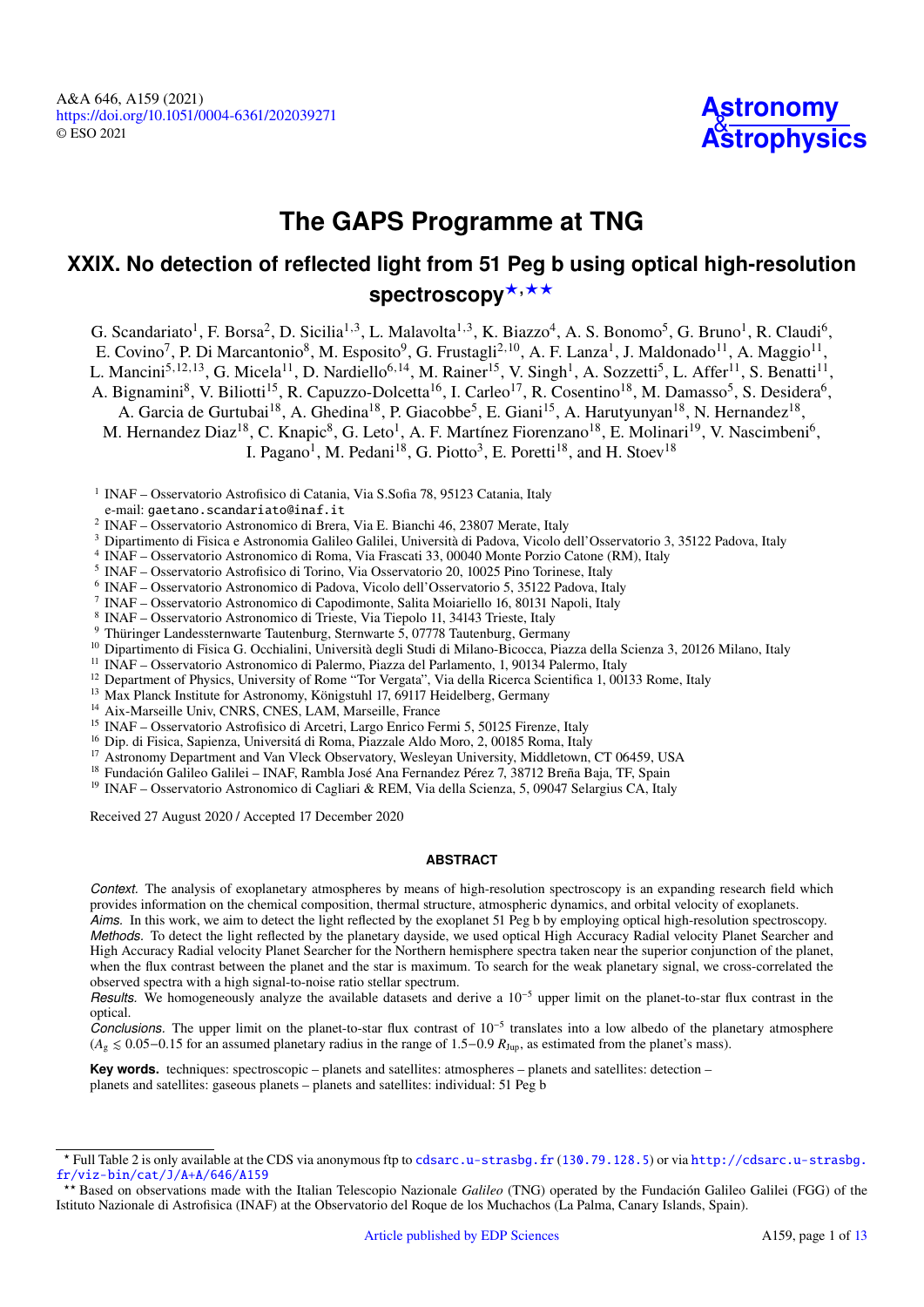## **1. Introduction**

The atmospheric characterization of known exoplanets has tremendously developed since the first detection of an exoplanet atmosphere (Charbonneau et al. 2002). Transiting exoplanets are the most favorable targets for atmospheric characterizations. During transit, the outer layers of the gaseous envelopes of the planet filter the background stellar light and imprint features due to diffuse scattering and line absorption. In this regard, spectroscopic and photometric observations have proven to be a powerful tool for the atmospheric study of these bodies, both from space (e.g., Vidal-Madjar et al. 2004; Sing et al. 2009; Sotzen et al. 2020; Garhart et al. 2020) and from the ground (e.g., Nascimbeni et al. 2015; Mancini et al. 2017; Vissapragada et al. 2020; Guilluy et al. 2020; Sicilia et al., in prep.). Moreover, with the improvement of the available instrumentation, it has been possible to detect and analyze the phase curves and secondary eclipses of exoplanets, leading to the characterization of the planetary dayside (Stevenson et al. 2014; Parmentier & Crossfield 2018; Kreidberg et al. 2018; Singh et al. 2020).

Despite the lack of information from transits and eclipses, additional investigations have also been directed to nontransiting exoplanets with particularly interesting properties. In this respect, near-infrared and optical spectroscopy have been successfully adopted: in particular, the former aims to investigate the emitted spectrum of the planetary dayside (Brogi et al. 2012; Birkby et al. 2017), while the latter allows for the examination of the stellar reflected spectrum (Martins et al. 2015). Both techniques constrain the chemical composition and thermal structure of the planetary atmosphere. Moreover, if phase-resolved highresolution spectroscopy is available, then it is also possible to measure the planet's orbital velocity. This information is particularly valuable as it allows for one to determine the inclination of the orbital plane and, as a consequence, the true mass of the non-transiting planet. Thanks to a technique developed for double-lined spectroscopic binaries (Hilditch 2001), it is indeed possible to break the degeneracy between the planetary mass and the inclination of the orbital plane.

51 Peg b (HD 217014 b) is the first exoplanet to have been discovered around a solar-type star using the radial velocity technique (Mayor & Queloz 1995). So far, the search for planetary transits has failed (Mayor et al. 1995; Walker et al. 2006), and photometric techniques cannot provide the orbital inclination nor, consequently, the mass of the planet. Hence, the investigation of the planetary spectrum, which is either reflected or emitted, has been motivated by two reasons: the characterization of the planetary atmosphere and the measurement of the inclination of its orbit. The first successful high-resolution near-infrared spectroscopic analysis of 51 Peg b has been reported by Brogi et al. (2013) and later corroborated by Birkby et al. (2017), while the optical spectrum has been detected and analyzed by Martins et al. (2015) and Borra & Deschatelets (2018). All of these works suggest an orbital inclination between 70° and 80° as well as a planetary mass of approximately half a Jovian mass.

Nonetheless, the detection of the optical spectrum is still debated. Such a detection would imply that 51 Peg b has an unusually high geometric albedo for the class of hot Jupiters (HJs), and this makes it stand out in the search for elusive correlations between atmospheric properties and stellar irradiation (Heng & Demory 2013). Moreover, the same optical spectra have been reanalyzed by Di Marcantonio et al. (2019), who do not reproduce the claimed signal, yet they caution that their method could not reach the accuracy level needed for the detection of the signal.

In this regard, we here reanalyze and extend the previous analysis of optical spectra using all the available data in the High Accuracy Radial velocity Planet Searcher (HARPS) and High Accuracy Radial velocity Planet Searcher for the Northern hemisphere (HARPS-N) archives. Firstly, in Sect. 2 we provide a detailed mathematical framework, while in Sect. 3 we describe the analyzed datasets. In Sect. 4 we refine the ephemeris of 51 Peg b using the full set of radial velocity data available in the literature, complemented with the newest measurements. With our refined orbital solution, we chase the phase-resolved planetary signal as discussed in Sect. 5. Finally, in Sect. 6 we draw our conclusions.

## **2. Theoretical background**

The spectroscopic observation of a planet-host star returns a spectrum which is, in principle, the superposition of the stellar spectrum and the planetary spectrum, regardless of whether the latter is due to the reflected stellar light and/or planet thermal emission. In particular, for the case of 51 Peg b, we expect that the contrast between the reflected flux and the stellar flux is on the order of 10−5–10−<sup>4</sup> in the optical domain (see below). As for the thermal emission, we can assume a stellar effective temperature of 5790 K and a stellar radius of 1.20  $R_{\odot}$  (Fuhrmann et al. 1997), while for the planet we can assume an approximate radius of 1 *R*Jup (see Sect. 6) and a conservative dayside temperature of 2000 K (Brogi et al. 2013; Birkby et al. 2017). Under these hypotheses, integrating the black body intensities in the spectral range covered a typical echelle spectrograph  $(3000–7000 \text{ Å})$ , the thermal emission is an order of magnitude fainter than the expected reflected spectrum.

To set up the theoretical background needed for the interpretation of our results, we followed Perryman (2018) and the references therein. As explained above, we also neglect the emission component of the planetary spectrum.

#### *2.1. The planet spectrum*

If we define the planetary-to-stellar flux contrast at the orbital phase  $\phi$  as  $\epsilon(\phi)$ , then the spectrum reflected by the planet is given by:

$$
F_{\mathbf{p}} = \epsilon \, F_{\star} \left( \lambda \left( 1 + \frac{v_{\mathbf{p}}}{c} \right) \right),\tag{1}
$$

where  $v_p$  is the phase-dependent radial velocity of the planet in the stellar rest frame, *c* is the speed of light in vacuum, and  $F_*(\lambda)$ is the stellar spectrum in the stellar rest frame. If, for the sake of simplicity, we assume that the flux contrast  $\epsilon$  does not depend on  $\lambda$ , and that the star slowly rotates in the planet's rest frame, then the planetary spectrum is basically a rescaled version of the stellar spectrum that is Doppler-shifted by the radial velocity of the planet  $v_n$  in the stellar rest frame.

Assuming that the planet is in a circular orbit, which is a reasonable approximation for 51 Peg b (as we derive in Sect. 4), then we can write

$$
v_{\rm p}(\phi) = K_{\rm p} \sin(2\pi\phi),\tag{2}
$$

where  $K_p$  is the radial velocity amplitude of the planet referred to the stellar rest frame, while  $\phi$  is the orbital phase ranging in the 0–1 interval ( $\phi = 0$  corresponds to the planetary inferior conjunction).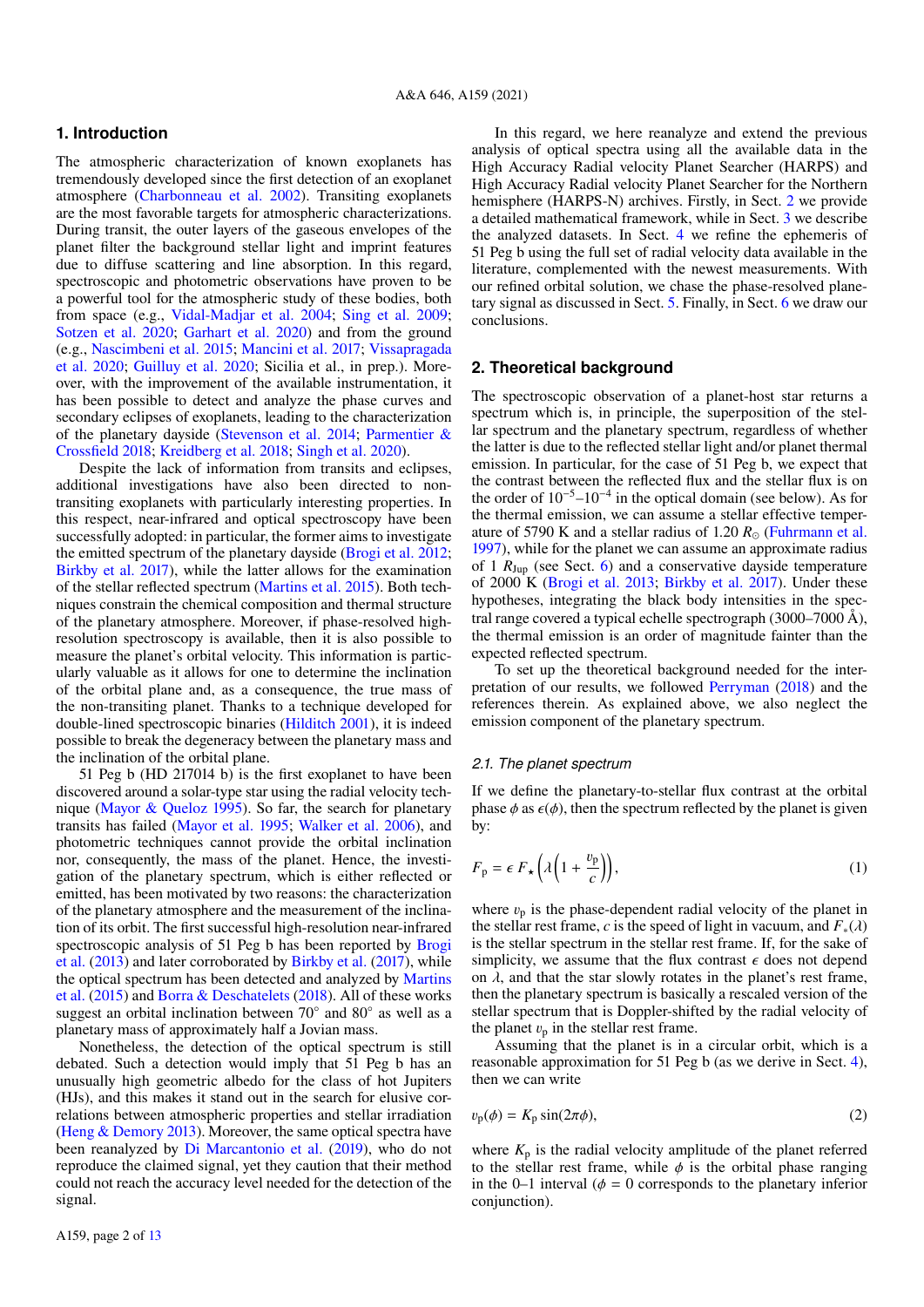As for the contrast  $\epsilon$  in Eq. (1), we first define the phase angle  $\alpha$  as the star-planet-observer angle given by:

$$
\cos \alpha = -\sin i \cos(2\pi \phi),\tag{3}
$$

where  $i$  is the orbital inclination. The phase angle  $\alpha$  determines the phase function  $g(\alpha)$ , which models the amount of the light reflected toward the observer. In an edge-on orbit  $(i = 90°)$ , the phase function is 0 during a transit (when only the nightside of the planet is visible) and increases to 1 during a secondary eclipse, that is to say we would see the full dayside of the planet if it were not occulted by its host star. For the sake of simplicity, we assume that the planet follows Lambert's scattering law, in which case the phase function is obtained analytically and is given by:

$$
g(\alpha) = \frac{\sin \alpha + (\pi - \alpha)\cos \alpha}{\pi}.
$$
 (4)

The star–planet contrast thus depends on the orbital phase of the planet through the phase angle  $\alpha$  as:

$$
\epsilon(\alpha) = \epsilon_{\text{max}} g(\alpha), \text{ with } \epsilon_{\text{max}} = A_{g} \left[ \frac{R_{p}}{a} \right]^{2}, \qquad (5)
$$

where  $A_g$  is the geometric albedo of the planet and  $[R_p/a]^2$  is a scaling geometrical factor, which sets the amount of stellar flux incident on the planet, and it depends on the planetary radius  $R_p$  and the orbital semi-major axis *a*. The phase function  $g(\alpha)$ modulates the maximum planet-to-star flux contrast  $\epsilon_{\text{max}}$  along the orbital motion and defines the scattering properties of the atmosphere.

#### *2.2. Properties of the cross-correlation function*

Charbonneau et al. (1999) and Collier Cameron et al. (1999) estimated that, even in the most favorable cases of HJs, the flux contrast in the optical domain is lower than  $10^{-4}$ . This was later confirmed by Cowan  $\&$  Agol (2011), who show that the albedo of HJs ranges between 0.05 and 0.4. For example, it would take a planetary radius of  $R_p = 1.7 R_J$  and a favorable albedo of  $A<sub>g</sub> = 0.40$  to make 51 Peg b shine 10<sup>-4</sup> times as bright as its parent star. Because these are very optimistic conditions, this means that the planetary imprint in the stellar spectrum is most likely buried inside the noise of the spectra, and it is thus out of reach even for the best current spectroscopic facilities.

The cross-correlation function (CCF) technique has proved to be a powerful tool to boost the planetary signal and make it larger than the spectral noise (e.g., Snellen et al. 2010; Brogi et al. 2012). It essentially looks for the best match between an observed spectrum and a conveniently Doppler-shifted reference template, whether it be a binary mask or a model spectrum. In other words, the CCF is essentially the convolution of the observed spectrum and the template in the radial-velocity space. The result of the convolution, called CCF itself, is a good approximation of the average line profile and its signal-to-noise ratio (S/N) is approximately equal to the spectral S/N multiplied by the square root of the number of absorption lines in the reference template. The spectra analyzed in this work have *S/N* ∼ 200 (Table 1), thus the S/N of the CCF would increase to 14 000 if the template contains 5000 lines, which is typical for binary masks used to process HARPS spectra. If we also consider that during each night of observations there are at least 40 spectra, the S/N of the cumulated signal would be  $\geq 90000$ , making it possible to detect a planetary signal as weak as  $3 \times 10^{-5}$  with a  $3\sigma$  significance.

The aim of the CCF technique is to compute the average spectral line profile, while no emphasis is put on the spectral continuum. For this reason, the observed spectra are usually normalized to continuum, a procedure which does not affect the shape of the spectral lines. The normalization aims to avoid any bias introduced by the shape of the continuum, thus making it possible to compare spectra taken at different epochs with different airmasses and/or weather conditions. Hereon, we implicitly assume that the observed spectra and the model spectrum are normalized to continuum. Moreover, in the following, we do not cross-correlate the individual normalized spectra *f* and the corresponding model spectrum  $f_m$ , but the functions  $1 - f$  and 1 − *f*m. In this way, the continua of the observed and model spectra are set to zero and the absorption lines are turned upside down. The final effect is that the computation of the integral near the absorption lines provide a positive quantity, while it provides a null contribution elsewhere.

Borra & Deschatelets (2018) show the technical advantages of computing the CCF using a stellar template derived by averaging the observed spectra<sup>1</sup>. One of the most important things to specify is that the use of a binary mask may lead to mismatches in the positions and/or depths of the spectral lines, leading to the amplification of the noise in the CCF, while the average spectrum ensures a better match between spectra and templates. Secondly, the computation is less sensitive to numerical inaccuracies in the interpolation and integration processes. It is noteworthy that if a planetary signal is present, it shows up in correspondence of the radial velocity of the planet in the stellar rest frame straightaway, and no correction with respect to the stellar radial velocity is needed. For these reasons we follow the approach of Borra  $\&$ Deschatelets (2018), that is to say the computation of the CCF using an average stellar spectrum to homogeneously analyze the sets of spectra listed in Table 1.

From a theoretical point of view, if we convolve a spectrum with Gaussian-shaped lines, all with the same variance  $\sigma_o^2$ , with a model spectrum whose lines have a width of  $\sigma_m^2$ , then the CCF is a Gaussian function with variance given by  $\sigma^2 = \sigma_o^2 + \sigma_m^2$ . In particular, if the spectrum and the model are characterized by the same  $\sigma_o$ , then the variance of the CCF is simply  $\sigma^2 = 2\sigma_o^2$ . We can thus model the CCF<sub>o</sub> of a stellar spectrum  $f_*(v = 0)$  in its rest frame and the model spectrum *f<sup>m</sup>* as:

$$
CCF_o(v) = (1 - f_*) \times (1 - f_m) = \delta + Ae^{-\frac{v^2}{2\sigma^2}},
$$
\n(6)

where *A* is the amplitude of the Gaussian function and  $\delta$  is an offset term. The latter is due to the fact that there is some random overlap among the lines pattern in the observed and model spectra, respectively, even when the two are not aligned. This means that even in the case of misalignment, the convolution does not return a null result. This offset  $\delta$  is, in principle, a function of  $\nu$  as it depends on how the line pattern in the observed and model spectra cross-correlate in the velocity space. As we will show in Sect. 5.2, departures from a constant value show up as correlated noise in the CCF continuum, whose degree of correlation depends on the line broadening in the model and observed spectra.

<sup>&</sup>lt;sup>1</sup> Borra & Deschatelets (2018) use the nomenclature auto-correlation function (ACF) in their work. Strictly speaking, the ACF is the crosscorrelation of a signal with a copy of itself. What they actually computed, though, was the cross-correlation of the spectra with a stellar template, which was obtained as the average of a list of spectra. This is why we prefer to keep the wording CCF in the rest of our work.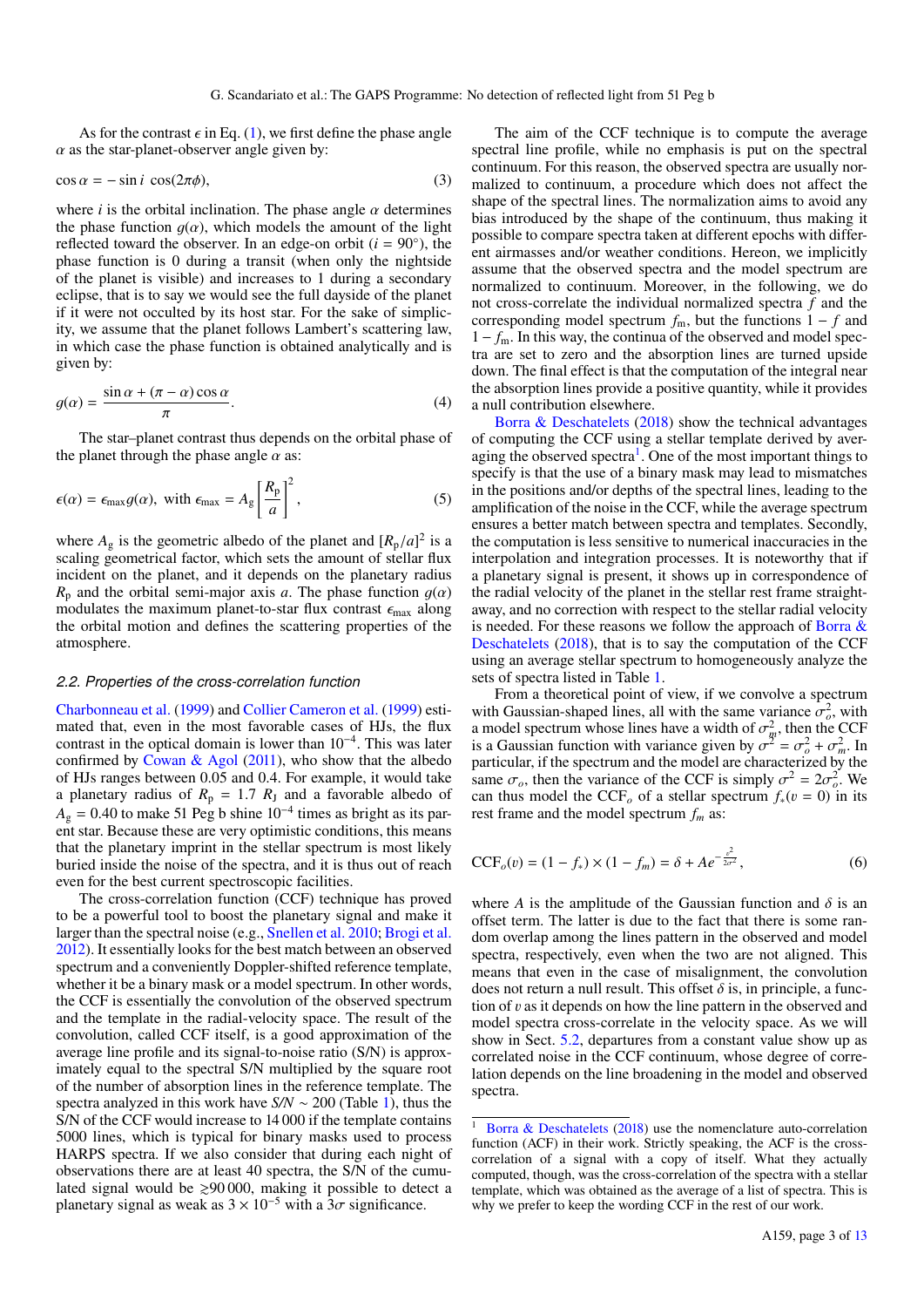Table 1. Log of the observations analyzed in this work.

| Date       | Program     | PI             | N. of spectra $(a)$ | Exptime $(s)$ | $SN46^{(b)}$ | Orbital phases $(c)$ |
|------------|-------------|----------------|---------------------|---------------|--------------|----------------------|
| 2013-09-30 | 091.C-0271  | N.C. Santos    | 39(91)              | 450           | $150 - 350$  | $0.396 - 0.445$      |
| 2015-10-27 | CAT15B_146  | S. Hoyer       | 76 (76)             | 200           | $200 - 300$  | $0.518 - 0.564$      |
| 2016-10-12 | CAT16B 146  | S. Hoyer       | 63 (63)             | <b>200</b>    | $200 - 300$  | $0.474 - 0.526$      |
| 2016-10-29 | CAT16B 43   | R. Alonso      | 59 (59)             | 200           | $100 - 200$  | $0.489 - 0.545$      |
| 2016-11-02 | CAT16B 43   | R. Alonso      | 45(45)              | 200           | 200-300      | $0.436 - 0.463$      |
| 2017-07-26 | <b>GAPS</b> | G. Micela      | 78 (78)             | 200           | $150 - 250$  | $0.359 - 0.407$      |
| 2017-07-27 | <b>GAPS</b> | G. Micela      | 81 (81)             | 200           | $200 - 300$  | $0.593 - 0.642$      |
| 2018-08-21 | 101.C-0106  | J.H.C. Martins | 48 (218)            | 300           | $200 - 300$  | $0.570 - 0.612$      |

Notes. The orbital phases were obtained using the ephemeris computed in Sect. 4. <sup>(a)</sup>Number of spectra used for the extraction of the reflected spectrum in Sect. 5. Bracketed numbers indicate the total number of spectra used for the update of the orbital solution in Sect. 4. <sup>(b)</sup>S/N in the 46th echelle order as computed by the data reduction pipeline <sup>(*c*)</sup>Phase range covered by the spectra used to extract the reflected spectrum (Sect. 5).

#### *2.3. The planet CCF*

We now assume that the observed spectrum *F* in the stellar rest frame is the combination of the stellar spectrum *F*<sup>∗</sup> and the spectrum reflected by the planet  $F_p$  as in Eq. (1):

$$
F = F_* + F_p = F_*(v = 0) + \epsilon F_*(v = v_p). \tag{7}
$$

The stellar spectrum can be factorized into the continuum spectrum  $F_c$  and the line spectrum  $f_*$ , where the latter equals 1 where there is no line absorption and decreases toward zero according to the opacity profile of the absorption lines. The *f*<sup>∗</sup> factor thus corresponds to the normalized spectrum introduced in the previous section:

$$
F_*(v) = F_c(v) \cdot f_*(v), \tag{8}
$$

where we have made the dependency on the velocity  $v$  of the source explicit. Since both  $F_c$  and  $f_*$  depend on v, then the planetary spectrum  $F_p$ , in principle, shifts with respect to the stellar spectrum both in terms of the continuum spectrum and line spectrum.

In the general case of a planet orbiting its host star, the rotational velocity is such that the maximum Doppler shift in the optical domain corresponds to a few Å. In the specific case of 51 Peg b, assuming the orbital speed of 132 km s<sup>-1</sup> (Brogi et al. 2013; Martins et al. 2015; Birkby et al. 2017; Borra & Deschatelets 2018), the maximum Doppler shift at 5000 Å is 2.2 Å. We assume that this shift is not large enough to introduce a significant displacement to the continuum spectrum. In other words, we can reduce the dependency of  $F_c$  on v. Inserting Eq.  $(8)$  in Eq.  $(7)$ , we thus derive:

$$
F = F_c \cdot f_*(v = 0) + \epsilon F_c \cdot f_*(v = v_p)
$$
  
=  $F_c(f_*(v = 0) + \epsilon \cdot f_*(v = v_p))$   
=  $(1 + \epsilon)F_c \frac{f_*(v = 0) + \epsilon \cdot f_*(v = v_p)}{1 + \epsilon}$  (9)

The last term in Eq. (9)

$$
f \equiv \frac{f_*(v=0) + \epsilon \cdot f_*(v=v_{\rm p})}{1+\epsilon} \tag{10}
$$

has the physical meaning of a normalized spectrum, as it is equal to 1 for the wavelengths not affected by line absorption, and it decreases toward zero in correspondence of the spectral lines in the stellar and planetary spectra ( $f_*(v = 0)$ ) and  $f_*(v = v_p)$ , respectively). In this regard, the term  $(1 + \epsilon)F_c$  in Eq. (9) corresponds to the continuum spectrum.

The expected contrast  $\epsilon$  is on the order of 10<sup>-4</sup> or below. We can thus compute the Taylor expansion of Eq. (9) in powers of  $\epsilon$ to derive:

$$
f = \frac{f_*(v=0) + \epsilon f_*(v=v_{\mathbf{p}})}{1+\epsilon} \simeq (1-\epsilon)f_*(v=0) + \epsilon f_*(v=v_{\mathbf{p}}).
$$
\n(11)

This equation shows that the observed normalized spectrum is the weighted average of the stellar and planetary normalized spectra. Moreover, in the case of  $v_p \neq 0$ , that is to say when the stellar and reflected spectra are not aligned, the intensity of the absorption lines in the observed spectrum is lower than the purely stellar one, as the presence of the planetary spectrum fills in, or veils, the line component of the stellar spectrum.

Convolving the spectrum in Eq. (11) with the stellar model, and using the linearity of the convolution operator, we derive:

$$
CCF(v) = (1 - f) \times (1 - f_m)
$$
  
= (1 - (1 - \epsilon)f\_\*(v = 0) - \epsilon f\_\*(v = v\_p)) \times (1 - f\_m)  
= (1 - \epsilon)(1 - f\_\*(v = 0)) \times (1 - f\_m)  
+ \epsilon(1 - f\_\*(v = v\_p)) \times (1 - f\_m)  
= (1 - \epsilon)CCF<sub>o</sub>(v) + \epsilon CCF<sub>o</sub>(v - v\_p). (12)

We hereby remark that the combined CCF is the weighted mean of the stellar and planetary CCFs.

The goal of the method is to measure the amplitude of the planetary contribution  $\epsilon$  in Eq. (12) in order to derive the albedo  $A_{\varphi}$  from Eq. (5). Since we expect that the contrast  $\epsilon$  is on the order of 10−<sup>4</sup> or lower, then the expected amplitude of the planetary CCF is small and buried in the noise of the wings of the stellar CCF. This noise is difficult to quantify a priori, as it is a mixture of a random component due to the noise in the observed spectra and the correlated noise in the offset  $\delta$  discussed above. This last term is usually the largest one at this stage. It shows the same pattern in the CCF of all the spectra and can be minimized by normalization with an average CCF profile. Again, by the linearity property, the average  $\overline{CCF}(v)$  can be written as:

$$
\overline{CCF}(v) = \frac{\Sigma_i \left[ (1 - \epsilon_i)\overline{CCF}_o(v) + \epsilon_i \overline{CCF}_o(v - v_{p,i}) \right]}{N}
$$

$$
\simeq \frac{\Sigma_i (1 - \epsilon_i)}{N} \overline{CCF}_o(v) + \frac{\Sigma_i \overline{\epsilon} \overline{CCF}_o(v_{p,i})}{N}
$$

$$
= (1 - \overline{\epsilon}) \overline{CCF}_o(v) + \overline{\epsilon} \frac{\Sigma_i \overline{CCF}_o(v_{p,i})}{N},
$$
(13)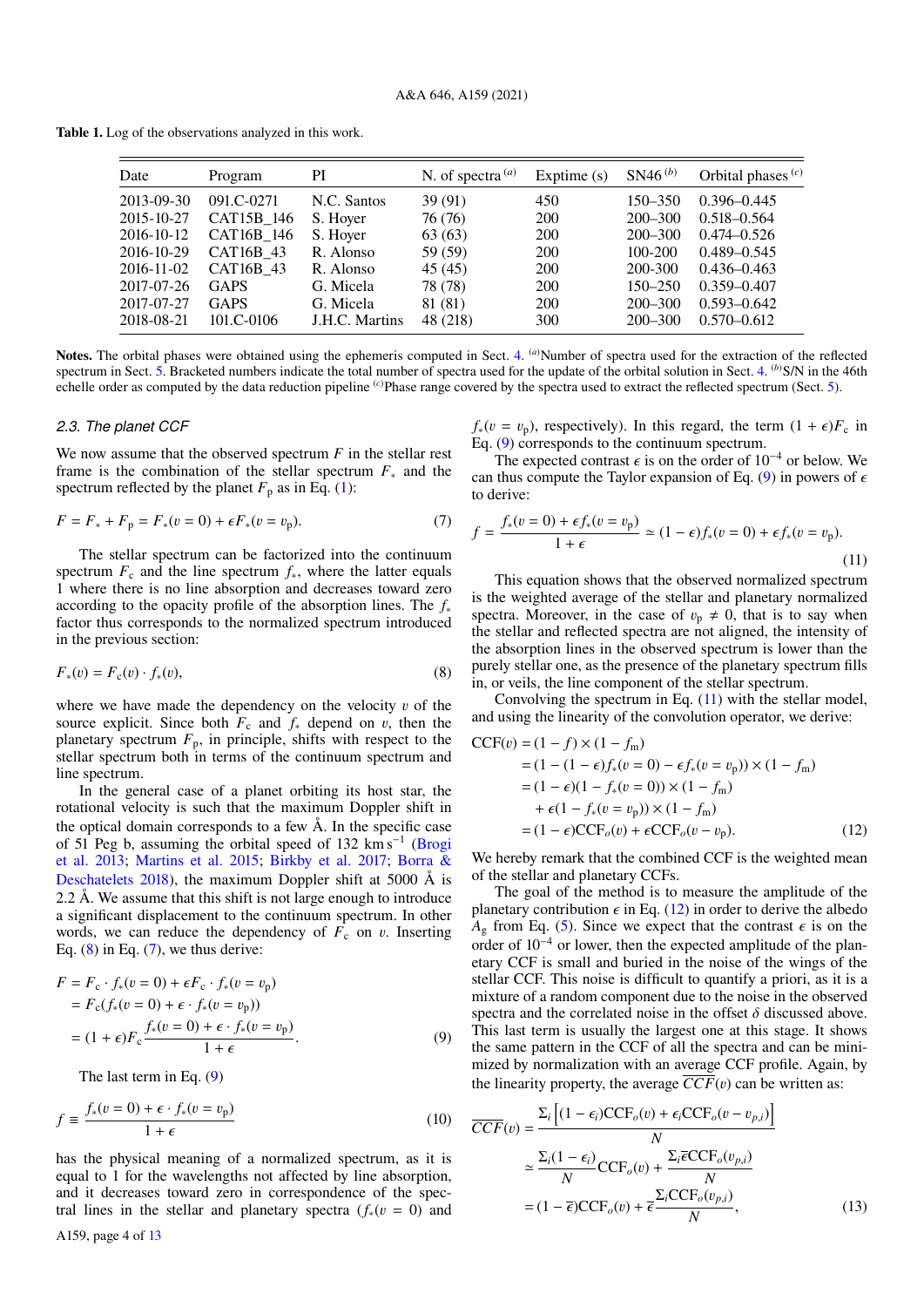where we assume that the contrasts  $\epsilon_i$  can be approximated by the average contrast  $\bar{\epsilon}$  (this is the typical case of spectra taken within the same night of observations). Incidentally, we note that the last line in Eq. (13) corresponds to the CCF of the average spectra in Eq.  $(11)$ .

Inserting Eq.  $(6)$  in the last term of Eq.  $(13)$ , after simple math we derive:

$$
\overline{CCF}(v) = (1 - \overline{\epsilon})\overline{CCF}_o(v) + \overline{\epsilon} \frac{\Sigma_i \left(\delta + Ae^{-\frac{(v - v_{p,i})^2}{2\sigma^2}}\right)}{N}
$$

$$
= (1 - \overline{\epsilon})\overline{CCF}_o(v) + \overline{\epsilon}\delta \frac{\Sigma_i 1}{N} + \overline{\epsilon}A \frac{\Sigma_i e^{-\frac{(v - v_{p,i})^2}{2\sigma^2}}}{N}
$$

$$
= (1 - \overline{\epsilon})\overline{CCF}_o(v) + \overline{\epsilon}\delta + \overline{\epsilon}A G(v), \qquad (14)
$$

where we define

$$
G(v) \equiv \frac{\Sigma_i e^{-\frac{(v-v_{p,i})^2}{2\sigma^2}}}{N}.
$$
\n(15)

Equation  $(15)$  is the average of a set of shifted Gaussian functions and it represents the dilution of the planetary signal in the average CCF depending on the velocities  $v_{p,i}$  spanned by the planet. If the velocities  $v_{p,i}$  differ by many  $\sigma$ , then the exponential terms do not overlap, and the function  $G(v)$  is basically the series of *N* Gaussian functions, each one centered at its corresponding  $v_{p,i}$  and whose amplitude is  $1/N$ . Conversely, for our typical datasets, the planetary CCFs drift by less than  $\sigma$  from one observation to the next, such that the exponential functions in Eq.  $(15)$  partially overlap. This means that the individual exponential contributions cannot be distinguished by the shape of the function  $G(v)$ , which tends to be a value  $\leq 1$  when v runs in the velocity range encompassed by the set  $v_{p,i}$ , and it tends to be 0 as v runs out of this range.

The average CCF in Eq.  $(14)$  can now be used to normalize the CCF of the individual spectra  $(Eq. (12))$ , obtaining:

$$
r(v) = \frac{\text{CCF}(v)}{\overline{CCF}(v)} = \frac{(1 - \epsilon)\text{CCF}_o(v) + \epsilon\text{CCF}_o(v - v_p)}{(1 - \overline{\epsilon})\text{CCF}_o(v) + \overline{\epsilon}\delta + \overline{\epsilon}A\ G(v)}.
$$
 (16)

The  $r(v)$  thus represents the amplitude of any Doppler-shifted signal with respect to the continuum of the average CCF.

In Fig. 1 we plot Eq.  $(16)$  assuming Eq.  $(6)$  with  $\sigma = 10.6$  km s<sup>-1</sup>,  $A = 3000$ , and  $\delta = 1000$ , which are a good approximation for the width, amplitude, and continuum level of the CCF of our observed spectra, respectively. We also adopted the maximum contrast of  $\epsilon_{\text{max}} = 10^{-4}$  and the orbital inclination  $i = 80^\circ$  (Borra & Deschatelets 2018), together with the orbital solution obtained in Sect. 4 to compute the phase-dependent planet-to-star flux ratio as in Eqs.  $(4)$ – $(5)$ . For  $G(v)$ , we simulated 70 observations evenly spaced in time, ranging from phase  $\phi = 0.4$  to  $\phi = 0.5$ . For simplicity, we discuss three different velocity domains directly below.

Firstly we discuss the case when the stellar model is far from matching both the stellar and the planetary spectrum ( $|v| > 4\sigma$ and  $|v - v_p| > 4\sigma$ ). In this scenario all the exponential terms in Eq. (16) are negligible, and we obtain:

$$
r(v) \simeq \frac{(1 - \epsilon)\delta + \epsilon\delta}{(1 - \overline{\epsilon})\delta + \overline{\epsilon}\delta} \simeq 1.
$$
 (17)

This result shows that the function  $r(v)$  is indeed the normalization of the CCF. We also remark that the normalization minimizes the effects of the correlated noise pattern in the offset  $\delta$ .



[Fig. 1.](http://dexter.edpsciences.org/applet.php?DOI=10.1051/0004-6361/202039271&pdf_id=0) Expected planetary signal as discussed in the text. Different orbital phases approaching superior conjunction are simulated, as annotated in the plot. The parameters adopted for the simulations are  $\epsilon_{\text{max}} =$  $10^{-4}$ ,  $\sigma$  = 10.6 km s<sup>-1</sup>,  $A = 3000$ , and  $\delta = 1000$  (Eq. (16)), together with the orbital solution derived in Sect. 4.

The second domain we discuss is when the stellar model is close to matching the stellar spectrum and the planetary CCF is far enough in the velocity space so as to not contaminate the stellar CCF ( $|v| < 4\sigma$  and  $|v - v_p| > 4\sigma$ ). With these assumptions the exponential terms due to the planetary CCFs in Eq. (16) are negligible. By consequence, if we approximate  $\bar{\epsilon} \simeq \epsilon$ , then the numerator and the denominator are the same, and we can write  $r(v) \approx 1$ . This result formalizes the fact that we can erase the dominant stellar signal by division with  $\overline{CCF}(v)$ .

The last domain is when the model matches the planetary CCF, the latter being well resolved from the stellar CCF  $(|v| > 4\sigma$  and  $|v - v_p| < 4\sigma$ ). In this case, Eq. (16) can be approximated as:

$$
r(v) \simeq \frac{(1-\epsilon)\delta + \epsilon \left(\delta + Ae^{-\frac{(v-v_p)^2}{2\sigma^2}}\right)}{(1-\overline{\epsilon})\delta + \overline{\epsilon}\delta + \overline{\epsilon}A} \frac{\delta + \epsilon Ae^{-\frac{(v-v_p)^2}{2\sigma^2}}}{\delta + \overline{\epsilon}A} \frac{1}{G(v)}.
$$
 (18)

In particular, the amplitude of the planetary signal is obtained substituting  $v = v_p$ :

$$
r(v_{\rm p}) = \frac{\delta + \epsilon A}{\delta + \overline{\epsilon}A \ G(v_{\rm p})}.\tag{19}
$$

This result shows that the amplitude of the planetary signal is a function of the maximum contrast  $\epsilon$ , the stellar CCF's parameters *A* and  $\delta$ , and the sampled planetary velocities  $v_{p,i}$  through  $G(v)$ . In the best-case scenario, the planetary signal in the average CCF is completely diluted such that  $G(v_n) = 0$  and, by consequence, the maximum signal we can extract is:

$$
r_{\text{max}}(v_{\text{p}}) = \frac{\delta + \epsilon A}{\delta} = 1 + \epsilon \frac{A}{\delta},\tag{20}
$$

that is to say the maximum planetary signal would have the amplitude  $\epsilon A/\delta$  over the continuum.

In a more realistic scenario, we cannot neglect the contribution of  $G(v_p)$ , which being a positive quantity reduces the signal  $r(v_p)$ . As a matter of fact, by making the approximation  $\bar{\epsilon} \simeq \epsilon$ and by means of Taylor expansion in powers of  $\epsilon$ , we can rewrite Eq. (19) as:

$$
r(v_{\rm p}) \simeq \frac{\delta + \epsilon A}{\delta + \epsilon A \ G(v_{\rm p})}
$$
  
\simeq 1 + \epsilon \frac{A}{\delta} (1 - G(v\_{\rm p})), \t(21)

A159, page 5 of 13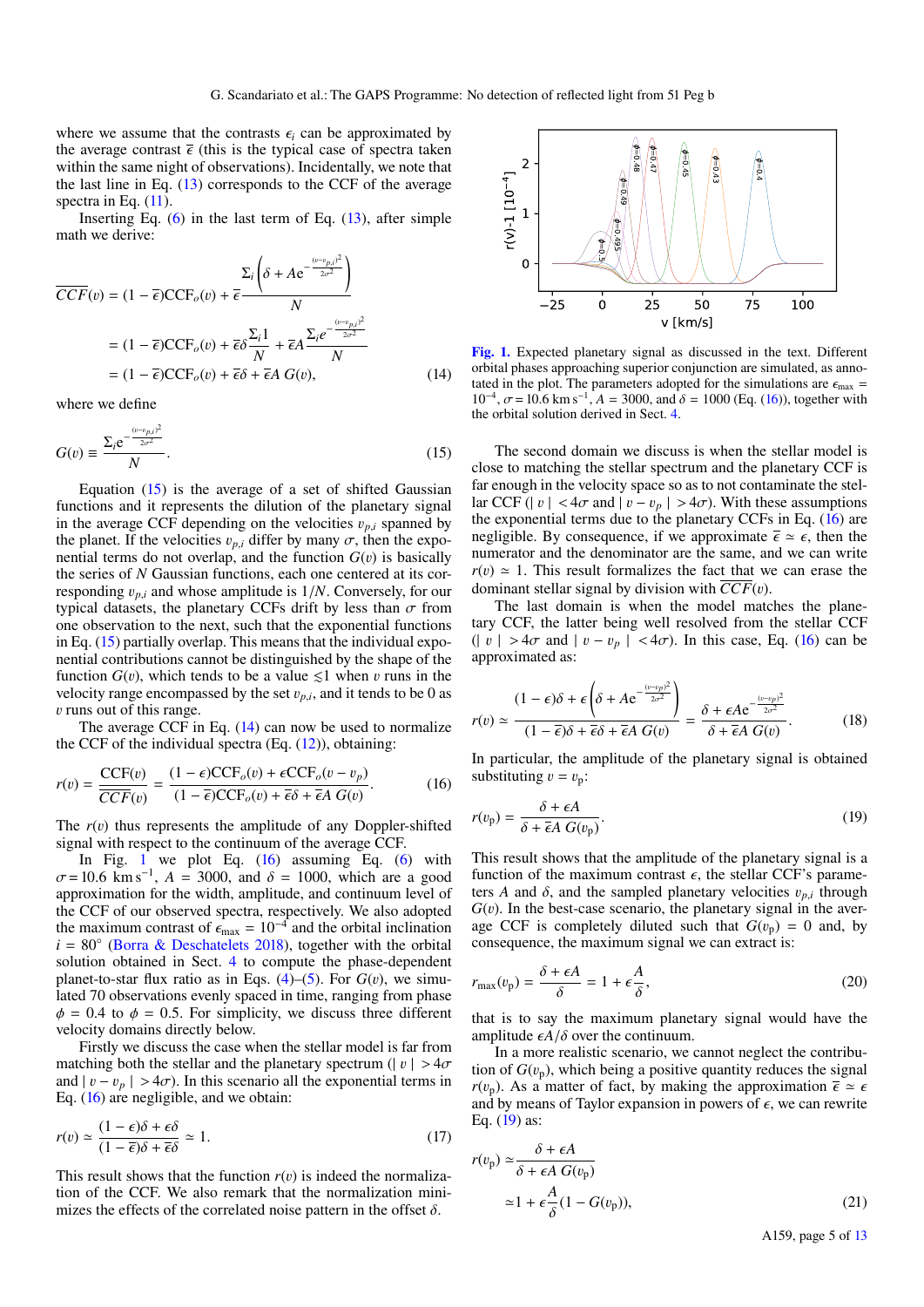that is to say the contrast of the planetary signal against the continuum is reduced by a factor  $1 - G(v_p)$  with respect to  $r_{\text{max}}(v_p)$ . For the datasets we analyze in this work, following the definition in Eq. (15), we have  $G(v_p) \approx 10^{-2} - 10^{-1}$ , that is to say the planetary signal is reduced by 10% at most.

From a different perspective, the effect of  $G(v_p)$  in Fig. 5 is to lower the continuum of the  $r(v)$  function in the velocity range spanned by the planet, so as to decrease the strength of the planetary signal. Incidentally, we remark that this effect was ignored by Martins et al. (2013) and it may explain why they could not retrieve exactly the same signal that they injected in their simulations. Moreover, the decrease in the continuum level is present in the examples shown by Borra  $\&$  Deschatelets (2018), but the authors do not discuss its origins and effects.

Equation (19) and Fig. 1 solidify the fact that the best orbital phases to sample to maximize the amplitude of the planetary signal are those closest to superior conjunction. Most importantly, they show that when several spectra that are taken during the same night are averaged, the planetary signal in the average CCF is diluted over the orbital velocities. The direct effect is that if the observations cover a conveniently large range of orbital velocities, the amplitude of the planetary signal in the average CCF is greatly reduced, and the normalization does not cancel the individual planetary CCFs. Nonetheless, we find that for  $0.48 \le \phi \le 0.52$ , the planetary CCF becomes too close (less than  $4\sigma$ ) to the stellar counterpart, such that the approximations in Eq. (19) do not hold anymore. In particular, when the planetary and the stellar CCFs are less than  $\sim$ 4 $\sigma$  apart, that is to say when the planetary and stellar spectra blend in the wavelength space, they tend to mimic a purely stellar spectrum. The main effect is that the stellar and planetary CCFs cannot be resolved anymore. Substituting  $v = v_p$  in Eq. (16), and by means of Eq. (6), we obtain:

$$
r(v) = \frac{(1 - \epsilon)\text{CCF}_o(v) + \epsilon\text{CCF}_o(v)}{(1 - \overline{\epsilon})\text{CCF}_o(v) + \overline{\epsilon}\delta + \overline{\epsilon}A G(v)}
$$
  
= 
$$
\frac{\text{CCF}_o(v)}{(1 - \overline{\epsilon})\text{CCF}_o(v) + \overline{\epsilon}\delta + \overline{\epsilon}Ae^{-\frac{v^2}{2\sigma^2}} - \overline{\epsilon}Ae^{-\frac{v^2}{2\sigma^2}} + \overline{\epsilon}A G(v)}
$$
  
= 
$$
\frac{\text{CCF}_o(v)}{\text{CCF}_o(v) - \overline{\epsilon}A\left(e^{-\frac{v^2}{2\sigma^2}} - G(v)\right)}.
$$
 (22)

Due to the definition in Eq.  $(15)$ , the bracketed quantity in Eq. (22) is always positive, and this explains the bump in Fig. 1 at phase  $\phi = 0.5$ . We note that it is not easy to analyze this bump to extract the planetary CCF, both because of its mathematical formalization and the reduced amplitude compared with earlier (and later) orbital phases. We thus would relax the statement of Borra & Deschatelets (2018) according to which the planetary signal can also be extracted at a superior conjunction.

## **3. Observations and data reduction**

We observed the 51 Peg system as part of the GAPS program for the TNG (PI: G. Micela, Covino et al. 2013) in GIARPS mode (Claudi et al. 2017), which allows for simultaneous coverage of the optical and near-infrared spectral bands. In this work we only analyze the optical spectra provided by the HARPS-N instrument (Cosentino et al. 2012), a collection of two sets of observations for the nights of 26 and 27 July 2017, for a total of 159 spectra. The infrared spectra are currently under analysis and they will be discussed in a future publication. We complement our

dataset with publicly available data, taken with the same purpose of measuring the light reflected by the HJ in the system. The full list of datasets is in Table 1.

The dataset of program 091.C-0271 has been analyzed by Martins et al. (2015), who claim a positive detection of the reflected light and quantify the flux ratio between the planet and the star on the order of 10−<sup>4</sup> . Their claim has also been confirmed by Borra & Deschatelets (2018) with an improved data analysis. Di Marcantonio et al. (2019) reanalyze the same data using the Independent Component Analysis (Hyvärinen 2001) and they attempt to recover the possible reflected spectrum of 51 Peg b which gave no conclusive results. The authors report that the usage of the ICA methodology to extract a reflected spectrum from the host star is a novel technique and simulations have shown that requirements on S/N are more stringent. Despite this, a low detection significance has been obtained even when a different estimator was compared with the work by Martins et al. (2015) and Borra & Deschatelets (2018), which led the authors to be cautious in claiming reflected light detection.

As we discuss in the following, our data analysis requires that many spectra be taken within the same night of observation. For this reason, we do not analyze the full library of spectra from the HARPS archive, as they were sparsely collected across different nights (see the itemized list above for the dates spanned by each program). We only selected the 39 (out of 91) spectra taken on the night of 2013 September 20 for program 091.C-0271 and the 48 (out of 218) spectra taken on the night of 2018 October 21 for program 101.C-0106. These two subsets are the largest collections of back-to-back spectra provided by the two programs. The remaining spectra were collected occasionally on different dates and we only use them for the refinement of the orbital solution (Sect. 4), not for the extraction of the reflected spectrum (Sect. 5). Moreover, we rejected the last 31 spectra from the night of 2016 November 02 (program CAT16B\_43) as they were taken during bad weather conditions. All of the collected spectra were taken in proximity of the superior conjunction of the planet, so as to maximize the planetary phase function (Eq. (4)). The final number of analyzed spectra in each program is reported in Table 1.

Our approach for data reduction and analysis works separately for each night of observation. The following description of the workflow thus applies on a night-by-night basis. Only at the end did we merge the nightly results in order to boost the signal detection.

For each night of observation, we analyzed the s1d spectra provided by the DRS pipeline using the SLOPpy (Spectral Lines Of Planets with python) pipeline (Sicilia et al., in prep.). SLOPpy is a user-friendly, standard and reliable tool that is optimized for the spectral reduction and the extraction of transmission planetary spectra obtained from high-resolution observations. For this purpose, SLOPpy first applies several data reduction steps that are required to correct the input spectra for sky emission, atmospheric dispersion, and the presence of telluric features and interstellar lines. These last reduction steps were not performed by the DRS pipeline. Even though our aim is not the extraction of a transmission spectrum, we used the SLOPpy pipeline as its reduction steps are designed to preserve the planetary signal.

The telluric correction was performed inside SLOPpy using MOLECFIT (Smette et al. 2015; Kausch et al. 2015). In order to compute the best telluric model, we considered that those wavelength ranges were not contaminated by stellar lines to inject to MOLECFIT. We made the selection of wavelength ranges only once per night and we used it for all the spectra of the same night. This approach was motivated by the fact that during the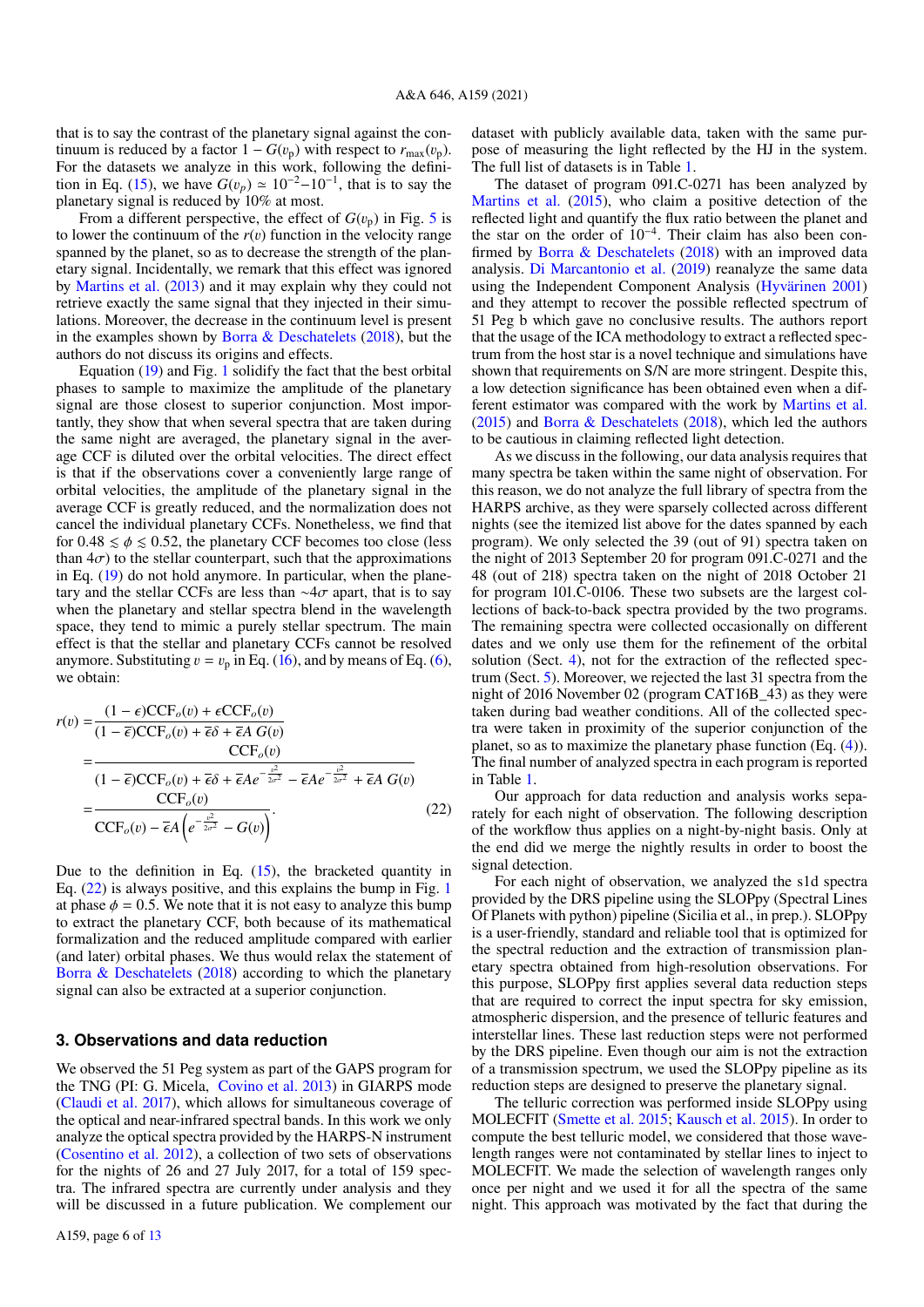

[Fig. 2.](http://dexter.edpsciences.org/applet.php?DOI=10.1051/0004-6361/202039271&pdf_id=0) Example of the result of the telluric correction discussed in the text.

night, the stellar and telluric spectra do not shift significantly with respect to each other, and blends involve the same group of lines along the series of spectra. By visually checking the result of the telluric removal, we find that no residuals are left above the noise level, with the exception of some leftovers that are comparable with spectral noise for the  $O_2$  lines at wavelengths longer than ∼6250 Å (Fig. 2). In Sect. 5, we check that these systematic residuals do not hamper the CCF analysis.

We set up SLOPpy such that the reduced spectra were shifted in the stellar rest frame using the RV measured by the data reduction pipeline and interpolated over the same wavelength grid. Due to differential refraction, the average continuum level of the spectra can show a flux imbalance as a function of the airmass which, if not corrected, may affect the telluric correction and the whole analysis. The SLOPpy pipeline models this effect using a low-order polynomial or a spline, depending on the cases, and it recalibrates the spectra to the same continuum using this model. We used these recalibrated spectra to remove some spikes, which were likely due to cosmic rays hits. For each wavelength bin, we computed the median and the median absolute deviation (MAD) of the fluxes, we rejected all the pixel values which deviate more than 5 MAD from the median and substituted them with the median flux. This typically corrects only a few pixels, or small groups of pixels, per spectrum.

After the removal of spikes, we refined the alignment of the spectra. To do so, we selected the spectrum with the best S/N in the series and aligned all the remaining spectra by maximizing the cross-correlation with the selected high S/N spectrum. The most important aspect here is that the best alignment among the spectra is ensured, while the absolute radial velocity calibration, which is now the same for all the spectra, does not bias the search for the planetary signal, as shown in Sect. 2.

In Sect. 2 we also explain why it is convenient to work with normalized spectra. The steps we followed to accomplish spectral normalizations are the following. First of all, we masked out the wavelength ranges 4815–4845, 5130–5210, 5887.5–5897.5, and 6552.8–6572.8 Å, which contain the broad H $\beta$  line, the Mg I triplet, the Na<sub>I</sub> doublet, and the H $\alpha$  line, respectively. Then we divided the spectra into 50 bins with the same width, and for each bin we computed the median value after clipping the absorption lines. Finally we interpolated the 50 median values over the original wavelength grid using a spline function, thus obtaining the continuum spectrum used for normalization purposes.

Table 2. RV measurements analyzed for the refinement of the orbital solution.

| $BJD_{TDB} - 2400000$                              | RV $\lceil m s^{-1} \rceil$                     | $\sigma_{\rm RV}$ [m s <sup>-1</sup> ] | Instrument                          |
|----------------------------------------------------|-------------------------------------------------|----------------------------------------|-------------------------------------|
| 49610.53275500<br>49612.47165600<br>49655.31126300 | $-33258,0000$<br>$-33225.0000$<br>$-33272,0000$ | 9.000<br>9.000<br>7.000                | <b>ELODIE</b><br>EL ODIE<br>EL ODIE |
| .                                                  | .                                               | .                                      | .                                   |

Notes. The complete table is made available in electronic form at the CDS.

We remark here that neither the spike removal nor the normalization are expected to interfere with the planetary signal if present. As a matter of fact, the former acts sparsely on a few pixels and only in some spectra of the series, while the latter operates on wavelength scales much wider than the full width at half maximum (FWHM) of the spectral lines.

Finally, once the data reduction was complete, we first computed the reference spectrum of each night of observation as the median-average of the series of spectra, and then computed the residuals of each observed spectrum with respect to the corresponding reference spectrum. This residual spectrum was thus processed through a moving average algorithm to extract the noise model. This procedure was done individually for each spectrum as the noise model may vary with time according to the airmass or changing weather conditions, for example. The noise model, of which there is one for each spectrum, is useful in Sect. 5 where we test our analysis algorithm. The noise model we computed is consistent with the noise estimated by the HARPS and HARPS-N data reduction pipelines, and it does not show the typical artifacts which occur when the spectra are not perfectly aligned with the template.

## **4. Orbital solution**

To refine the ephemeris of 51 Peg b, we used the list of RV data already piled-up by Birkby et al. (2017), which consists of 639 measurements by several instruments (ELODIE, Lick, HIRES, HARPS) running from BJD = 2 449 611 (September 1994) to BJD = 2 456 847 (July 2014). The HARPS RV measurements in this collection correspond to the program 091.C-0271 analyzed in this work (see Table 1). Since we noticed slight differences in the times of observations and RV uncertainties with what is provided by the HARPS data reduction pipeline, for consistency, we updated the collection of Birkby et al. (2017). Finally, we updated and extended the same collection with the more recent programs listed in Table 1. The final list contains 1260 RV measurements (Table 2).

We fit the RV measurements using the PyORBIT package2 (Malavolta et al. 2016), trying both the circular and the eccentric Keplerian models. The eccentric fit resulted in a negligible eccentricity ( $e = 0.007 \pm 0.003$ ) according to the Lucy & Sweeney criterion (Lucy & Sweeney 1971), which is consistent with previous analyses (e.g., Naef et al. 2004; Birkby et al. 2017). Moreover, we find no significant change in the other orbital parameters between the eccentric and circular fits. We thus report the results of the fit of the circular model.

The priors on the orbital period *P* and the RV semi-amplitude *K* were set to be uniform and centered on the estimates already

<sup>2</sup> <https://github.com/LucaMalavolta/PyORBIT>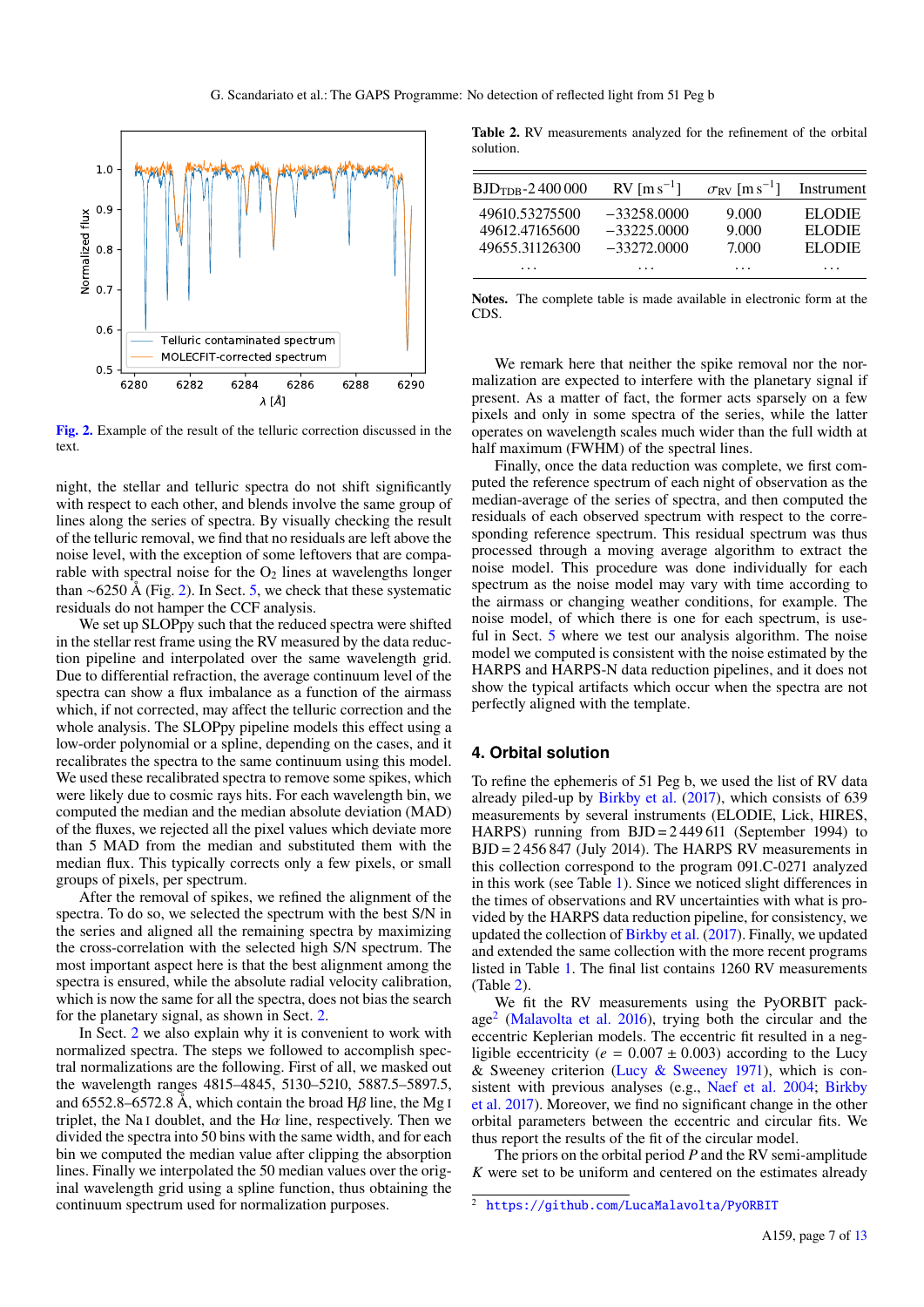Table 3. Updated orbital solution for 51 Peg b.

|                   | Prior                                    | Value                              | <b>Units</b>                               |
|-------------------|------------------------------------------|------------------------------------|--------------------------------------------|
| Fitted parameter  |                                          |                                    |                                            |
|                   | $\mathcal{U}(4.2303, 4.2313)$            | $4.230784 \pm 4 \times 10^{-6}$    | Period (days)                              |
|                   | $\mathscr{U}(35, 75)$                    | $55.2 \pm 0.1$                     | RV semi-amplitude $(m s^{-1})$             |
| $\phi$            | $\mathcal{U}(1.264335, 1.264335 + 2\pi)$ | $4.406 \pm 0.003$                  | mean longitude (rad)                       |
| Derived parameter |                                          |                                    |                                            |
| $T_{\rm c}$       |                                          | $2458002.322 \pm 0.002$            | Time of inferior conjunction $(BJD_{TDB})$ |
| a                 |                                          | $0.0524 \pm 0.0005$ <sup>(a)</sup> | Semi-major axis (AU)                       |
| $M_{\rm p}$ sin i |                                          | $0.459 \pm 0.009$ <sup>(a)</sup>   | planetary minimum mass $(M_{\text{Jup}})$  |

Notes. The best fit values are expressed as the median of the posterior distributions and the corresponding 16–84% quantiles. (*a*)Estimate obtained using the Gaussian prior on the stellar mass  $\mathcal{N}(1.07, 0.03)$ .

available in the literature, but much larger than the corresponding uncertainties, resulting in uninformative priors (Table 3). For each instrument, we also fit an independent jitter term to account for different instrumental white noise levels and the underestimation of the uncertainties by the different reduction pipelines. An independent RV offset for each instrumental setup was also included. For the HARPS at ESO data, we set two independent offsets to account for the upgrade of the fiber and the possible offset drift (Lo Curto et al. 2015). We adopted a similar approach for the three data series from the Lick observatory, which were taken with different upgrades of the instrument.

Following Birkby et al. (2017, and the references therein), we also explored the possibility that the data contain evidence of a long-term trend, a controversial claim which has not been firmly confirmed or disproved yet. We find no evidence of such a trend, and since the orbital parameters do not change significantly if we add a linear term to the fit, in this paper we report the results assuming the simpler model with no long-term drift.

We let the Monte Carlo code run for 100 000 steps, which turns out to be as long as ∼300 times the auto-correlation length of the chains, which were computed following Goodman  $\&$ Weare (2010). This indicates that the fit has successfully converged, as suggested by Sokal (1997) and adapted to parallel Monte Carlo chains<sup>3</sup>. Moreover, the obtained posterior distributions look to be nicely centered on the maximum-a-posteriori (MAP) best-fitting values, reported in Table 3 together with the corresponding 16–84% quantiles. Our results are in general agreement within  $2\sigma$  with the latest ephemeris published by Birkby et al. (2017). The best fit model and the residuals are shown in Fig. 3, while Fig. 4 shows the subset of RV measurements relative to the spectra used for the extraction of the planetary signal (Sect. 5).

The prior on stellar mass  $M_* = 1.07 \pm 0.03 M_{\odot}$  used to compute the planetary mass was obtained using the PARAM web interface version 1.54 (da Silva et al. 2006; Rodrigues et al. 2014, 2017), with the spectroscopic parameters  $T_{\text{eff}} = 5814 \pm 19$  K,  $[Fe/H] = 0.21 \pm 0.01$  dex, and  $\log g = 4.35 \pm 0.03$  dex (Sousa et al. 2018) as listed in the SWEET-Cat catalog<sup>5</sup> (Santos et al. 2013). The parallax  $\overline{\omega} = 64.65 \pm 0.12$  mas was taken from the *Gaia* DR2 (Gaia Collaboration 2018), while the near-infrared magnitudes were taken from the 2MASS catalog (Skrutskie et al. 2006). The stellar luminosity and the asteroseismic parameters were left undefined in PARAM, and default options were used

for the computation. The uncertainty on the stellar mass takes into account the difference between the independent estimates provided by PARAM when using the two different sets of implemented evolutionary models (PARSEC Bressan et al. 2012 and MESA Rodrigues et al. 2017 isochrones).

## **5. Data analysis**

To enhance the detectability of the stellar light reflected by 51 Peg b, we used the CCF technique described in Sect. 2. In the computation of the CCF, we did not use the full wavelength coverage of the spectra (∼3800–6900 Å). As a matter of fact, we discarded the spectral range  $\lambda$  < 4500 Å because the bluest echelle orders are the noisiest ones and accurate continuum normalization cannot be achieved. We also discarded the range  $\lambda$  > 6700 Å as it is heavily contaminated by saturated telluric absorption by  $O_2$ , which cannot be accurately corrected by MOLECFIT. Moreover, the HARPS spectra do not cover a wavelength window of ∼100 Å around 5300 Å. To make the datasets comparable with each other, we cut the 5250–5350 Å wavelength range in all the spectra in Table 1, as it is the shortest cut which excludes the blind range in all HARPS spectra. Finally, in Sect. 2 we explain why the width of the CCF increases with the width of the line profile of the model spectrum. The model spectrum we used is the median-average of the observed spectra, which contain, among others, a variety of broad lines. This has two main effects which we want to avoid: the increase of both the width and the correlated noise of the CCF. For these reasons, we removed the spectral ranges containing all the lines that, after a by-eye inspection, clearly show broadened Lorentzian profiles. The wavelength ranges that are cut off the spectra are listed in Table 4.

### *5.1. Analysis of simulated datasets*

Before analyzing the data, we ran a few simulations to test the robustness of the method. The first step was thus to simulate datasets where we injected a known signal. For this purpose, for each night of observations, we used the corresponding average spectrum as a model template and we generated the simulated spectra assuming the same orbital phases sampled during the night. We injected the planetary spectrum assuming the ephemeris in Sect. 4, together with  $K_p = 132$  km s<sup>-1</sup>,  $\epsilon_{\text{max}} = 10^{-4}$ , and  $i = 80^\circ$  (consistently with Borra & Deschatelets 2018) and by computing the planetary spectrum, velocities, and phase functions according to Eqs.  $(1)$ – $(5)$ . To each simulated spectrum, we

<sup>3</sup> <https://dfm.io/posts/autocorr/>

<sup>4</sup> <http://stev.oapd.inaf.it/cgi-bin/param>

<sup>5</sup> <https://www.astro.up.pt/resources/sweet-cat/>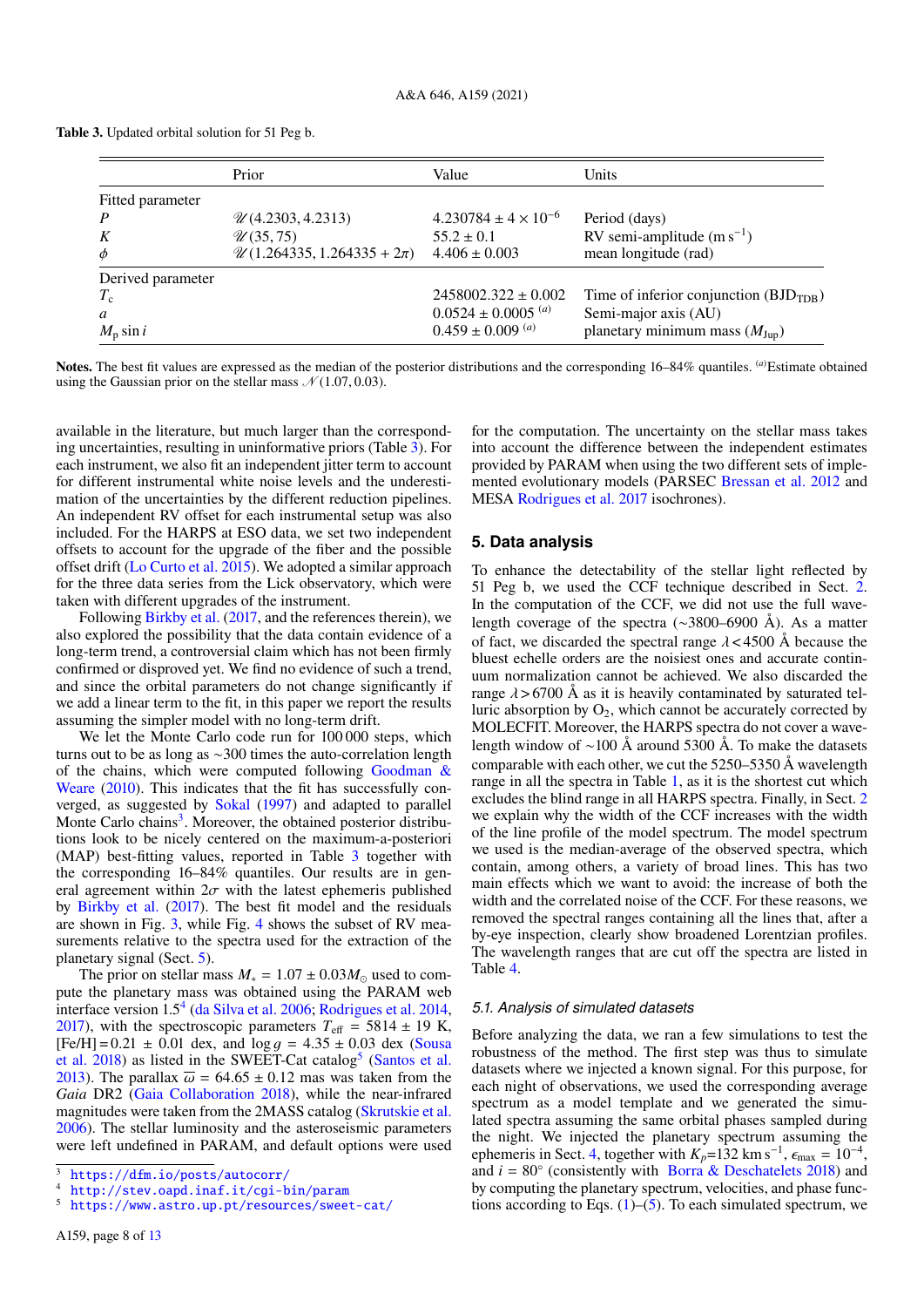

[Fig. 3.](http://dexter.edpsciences.org/applet.php?DOI=10.1051/0004-6361/202039271&pdf_id=0) Phase-folded diagram of the analyzed RV measurements using the ephemeris listed in Table 3 (*top panel*) and corresponding residuals (*bottom panel*). Measurements from different instruments are marked with different symbols as shown in the legend. The "Lick6," "Lick8," and "Lick13" labels are the same as in Birkby et al. (2017) and denote the dewar associated with the spectrograph in use during the observations. Phase 0 corresponds to the inferior conjunction of the planet.



[Fig. 4.](http://dexter.edpsciences.org/applet.php?DOI=10.1051/0004-6361/202039271&pdf_id=0) Phase-folded diagram of the RV measurements relative to the spectra used for the extraction of the planetary CCF (Sect. 5) and grouped by instrument as listed in Table 3. Uncertainties are smaller than the symbol size. Phase 0 corresponds to the inferior conjunction of the planet.

Table 4. Spectral ranges excluded in the computation of the CCF.

| Spectral range $(\AA)$ | Motivation                  |
|------------------------|-----------------------------|
|                        |                             |
| 4854–4870              | Hβ                          |
| 4890-4893              | Strong Fe I lines           |
| 4918-4922              | Strong Fe I line            |
| 4956-4960              | Strong Fe I lines           |
| 5164-5175              | Strong Fe I and Mg I lines  |
| 5181-5187              | Strong Mg <sub>I</sub> line |
| 5887-5898              | Na I $D_{1,2}$ doublet      |
| 6554-6574              | $H\alpha$                   |

finally added random noise using the noise model we mention in Sect. 3. In Fig. 5, we plotted an example of the simulation, using the dataset from 2017 July 27 in Table 1: the individual CCF and the average  $\overline{CCF}$  are identical within noise, such that the planetary signal cannot be discerned. Even after normalization, the noise in the  $r(v)$  function is on the order of a few  $10^{-4}$ , thus comparable with the injected signal. Hence, the analysis of the individual CCFs cannot lead to the detection of the expected signal.

To enhance our capability of detecting the planetary signal, we adopted the approach of Martins et al. (2015) and Borra & Deschatelets (2018). In principle, we do not know where the planetary CCF is located with respect to the stellar CCF, as we do not know in advance the value of  $K_p$  to insert in Eq. (2). We thus built a grid of tentative  $K_p$  values and, for each one, we computed the radial velocities corresponding to the phases sampled by the observations. For each tentative  $K_p$  value, we could thus recenter all the  $r(v)$  functions in the corresponding planetary reference frame such that if the assumed  $K_p$  were correct, the planetary signals would thus be all centered at  $v = 0$ . The main assumption of this procedure is that the average amplitude  $\overline{r}(K_p)$  is maximum when the correct value of  $K_p$  is used to recenter the CCFs. Conversely, if the assumed  $K_p$  is wrong, then the planetary signals of the wrongly recentered  $r(v)$  functions do not match in the velocity space. In all of these cases,  $\overline{r}(K_p)$  is expected to be distributed around 0 with a standard deviation approximately given by the noise of the original  $r(v)$  scaled down by a factor  $\sqrt{N}$ , where *N* is the number of spectra.

We further optimized this procedure by adopting two additional criteria. Firstly, we remarked that during each night of observation, the flux contrast changed according to the orbital phase (Eqs.  $(3)$ – $(5)$ ). With the aim of giving more emphasis to the observations closer to superior conjunction, we computed  $\overline{r}(K_p)$  weighting the set of  $r(v)$  functions by the corresponding  $g(\alpha)$  (Eq. (4)). This procedure is particularly useful when we jointly analyze all the CCFs, whose phase function  $g(\alpha)$  ranges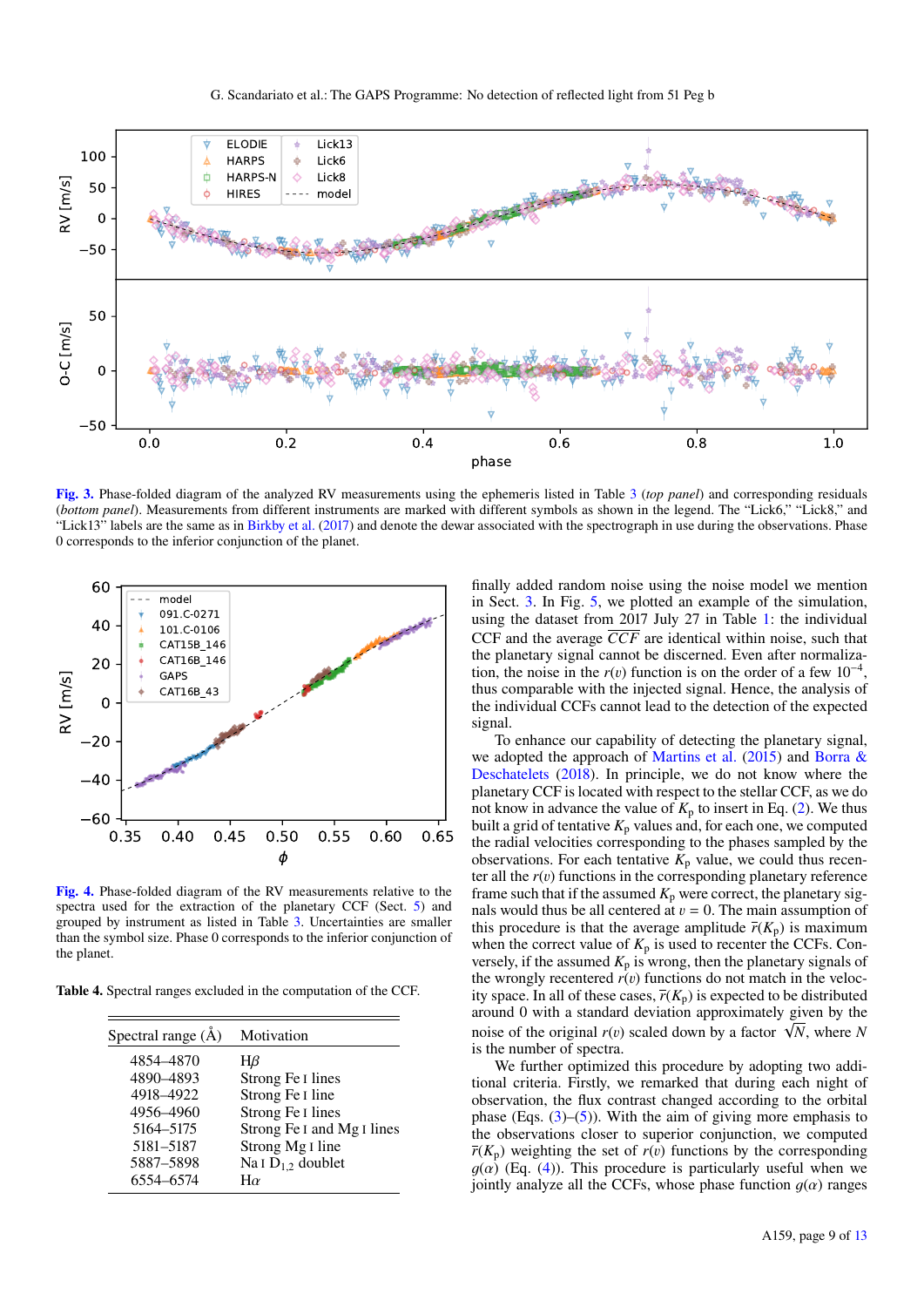

[Fig. 5.](http://dexter.edpsciences.org/applet.php?DOI=10.1051/0004-6361/202039271&pdf_id=0) Example of the test discussed in the text. *Top panel*: comparison between the individual CCF and the average CCF of the simulated stellar spectra. *Bottom panel*: normalization of the CCF shown in the top panel. The dashed smooth line shows the expected noiseless signal as in Eq. (19), thus marking the position of the injected planetary CCF.

from ∼0.66 to ∼0.98. We remark here that the phase function in Eq. (4) only applies to a Lambertian spherical surface, which may not be the case of 51 Peg b. However, in the general case of a back-scattering atmosphere, any alternative to Eq. (4) is a function which monotonically increases toward superior conjunction. Using different formulations of the phase function still puts more emphasis on the spectra taken closer to superior conjunction and introduces second order corrections to the final result. Secondly, we excluded all the spectra taken too close to superior conjunction. In regards to Fig. 1, we excluded the range  $0.48 < \phi < 0.52$ , because in this phase interval the planetary and stellar CCFs are blended and thus cannot be separated. This rejection criterion excludes 5, 43, and 40 spectra taken on 2015 October 27, 2016 October 12, and 2016 October 29, respectively (Table 1).

As an example, we applied this approach to the same simulated datasets discussed thus far (date 2017 July 27). Figure 6 clearly shows that the planetary signal peaks close to the assumed  $K_p = 132 \text{ km s}^{-1}$ . As expected, we also find that random noise in the continuum of  $\overline{r}(K_p)$  has scaled down approximately by the square root of the number of spectra. We further improved the detection of the planetary signal by extending our approach to the full dataset: After the exclusion of the 88 spectra close to superior conjunction, 411 spectra were left in total and random noise further decreased by a factor of ∼2.

## *5.2. Analysis of real datasets*

The simulation discussed so far proves that our method is able to robustly extract the planetary signal claimed by Martins et al. (2015) and Borra & Deschatelets (2018). We now want



**[Fig. 6.](http://dexter.edpsciences.org/applet.php?DOI=10.1051/0004-6361/202039271&pdf_id=0)** Simulated  $\overline{r}(K_p)$  for the night of 2017 July 27 (solid line) and the full dataset (dotted line). The injected signal corresponds to a planet-tostar flux ratio of  $\epsilon_{\text{max}} = 10^{-4}$ .

to replicate their detection using the large set of spectra we have collected (Table 1). The result of our analysis is shown in Fig. 7. The most striking piece of evidence is that we did not find any signals at the expected  $K_p \approx 132 \text{ km s}^{-1}$  above noise. For the sake of comparison with Martins et al. (2015) and Borra & Deschatelets (2018), in Fig. 7 we also plotted the result of our method applied only to the dataset taken on 2013 September 30. Once again, we did not find any evident signal above noise, which is now larger because we restricted the analysis to a smaller set of spectra.

We remark that, despite all the approaches make use of the CCF of the spectra, there are several differences. First of all, Martins et al. (2015) and Borra & Deschatelets (2018) excluded all the wavelength ranges affected by telluric contamination. Conversely, as discussed in Sect. 3, we carefully corrected the telluric absorption in the observed spectra and were therefore able to extend the wavelength range for analysis purposes. This actually has the effect of reducing the noise in the CCFs and would lead us to a more robust detection, as mentioned above. To make a closer comparison in this respect, we also performed our calculations excluding the ranges affected by telluric contamination in order to exclude the possibility that an imperfect telluric correction on our side might reduce the planetary signal. This is not the case, as this new analysis is consistent with the previous one within noise.

Secondly, we analyzed only a subset of the spectra taken for the 091.C-0271 program because the technique works best for spectra taken within a single night of observations. The reason is that the HARPS spectrograph is not designed to allow for the flux calibration of the observed spectra, nor is the reduction pipeline optimized to reduce the spectra at the 10−<sup>4</sup> accuracy level on the flux. This may introduce some correlated noise in the continuum of the CCF (Fig. 5). The first word of caution is that these effects may vary from night to night, depending on the quality of the afternoon calibration or on the thermo-mechanical parameters of the telescope, for example. It is thus safer from this point of view to restrict the phase-resolved spectroscopic analysis within each individual night of observation.

As a matter of fact, during a given night, the Doppler shift of the stellar spectrum is less than one pixel or, in other words, the stellar spectra have a negligible Doppler shift in pixel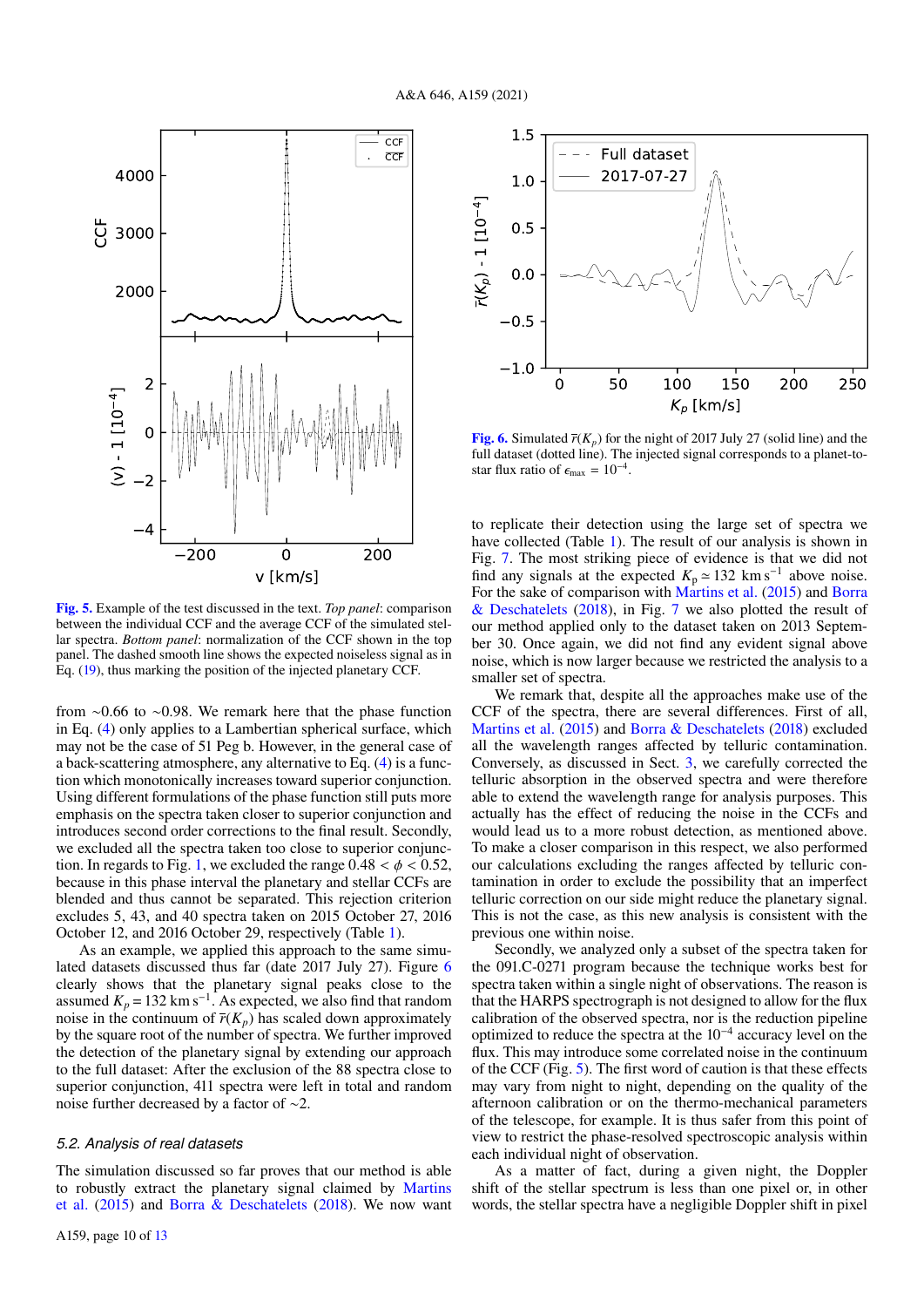

[Fig. 7.](http://dexter.edpsciences.org/applet.php?DOI=10.1051/0004-6361/202039271&pdf_id=0) Left panel :  $\bar{r}(K_n)$  for the full dataset (dashed line) and the night of 2013 September 30 (solid line). *Right panel*: same as the left panel, but after the injection of a fake planetary signal with  $K_p = 132 \text{ km s}^{-1}$  and  $\epsilon_{\text{max}} = 10^{-4}$ .



[Fig. 8.](http://dexter.edpsciences.org/applet.php?DOI=10.1051/0004-6361/202039271&pdf_id=0) Comparison of the analysis of the spectra taken on 2017 July 27 using the stellar template corresponding to the same night (solid line) and to the night of 2017 July 26.

coordinates. This means that any kind of uncorrected feature in the observed spectra does not move in wavelength with respect to the stellar spectrum. This leads to the presence of a correlated pattern in the continuum of the CCFs, which does not drift in velocity space from one observation to the other. The same pattern is then propagated in the computation of the average CCF. The normalization step  $(Eq. (16))$  thus guarantees the correction of the correlated noise in the continuum. If several nights of observations are combined to compute the average stellar spectrum, then the result is unpredictable as it depends on how the instrumental setup has evolved and which orbital phases have been sampled.

One possibility to minimize the systematic errors is to compare the spectra taken during two consecutive nights. In Fig. 8 we show the result of our analysis restricted to the night of 2017 July 27 using either the average spectrum of the same night or the one corresponding to the night of 2017 July 26. In the second case, we obtain a trend which is likely due to mismatches in the spectral normalization between the two nights, while the correlated noise on top of the trend does not increase significantly.

This test also leads to another important piece evidence. In Sect. 2 we show that the planetary signal in the average CCF is diluted and reduced in amplitude by the median-average. The dilution leads to a valley in the normalized individual CCFs at the same radial velocities of the planet in the stellar rest frame (Fig. 1). This valley partially reduces the amplitude of the planetary signal, down to the noise level in a pessimistic scenario. To maximize the planetary CCF, one should thus use a reference CCF unaffected by the planetary signal in the velocity range of interest. The previous test aims to simulate such a scenario. As a matter of fact, we analyzed the spectra on the night of 2017 July 27 (i.e., after superior conjunction) using the master spectrum from the night of 2017 July 26 (i.e., before superior conjunction). With this combination of nights, we ensured that any residuals from the planetary signal in the reference CCF from the night of 2017 July 26 did not cover the velocity range encompassed by the expected planetary CCF on the night of 2017 July 27. Even in this case, where the interference of the planetary CCF with itself has been avoided, we would be able to detect the claimed planetary signal with a significance of  $\sim$ 4 $\sigma$ , but in fact we get negative results as shown in Fig. 8.

As a final test, given that we did not find any signatures of the planetary reflected spectrum, we assumed that the stellar spectra are not contaminated by the planet, and we injected a fake planetary spectrum in the spectra assuming  $K_p = 132$  km s<sup>-1</sup> and  $\epsilon_{\text{max}} = 10^{-4}$ , as was done for the simulations discussed earlier in this section. We find that the such a signal would be clearly detectable above noise in all the datasets in Table 1 and even better in the joint analysis (right panel in Fig. 7). In particular, the amplitude of the planetary signal would be ∼3.6 and ∼22 times larger than noise when we analyze the night 2013 September 30 and the full dataset, respectively.

### **6. Discussion and conclusions**

The first successful detection of the planetary spectrum of 51 Peg b was reported by Brogi et al. (2013), who discovered the absorption of carbon monoxide and water vapor in the CRIRES spectra of the dayside hemisphere. Analyzing the Doppler shift of the planetary spectra, the authors also put a constraint on the orbital inclination between 70◦ .6 and 82◦ .2 (with the upper limit set by the non-transiting nature of the planet), and they derived the planetary velocity amplitude  $K_p$  =  $134.1 \pm 1.8$  km s<sup>-1</sup>. These measurements lead to a planetary mass of  $M_p = 0.46 \pm 0.02$   $M_{\text{Jup}}$ . The same results were later corroborated by Birkby et al. (2017), who also estimated the rotational velocity of the planet to be  $v_{\text{rot}} < 5.8 \text{ km s}^{-1}$ .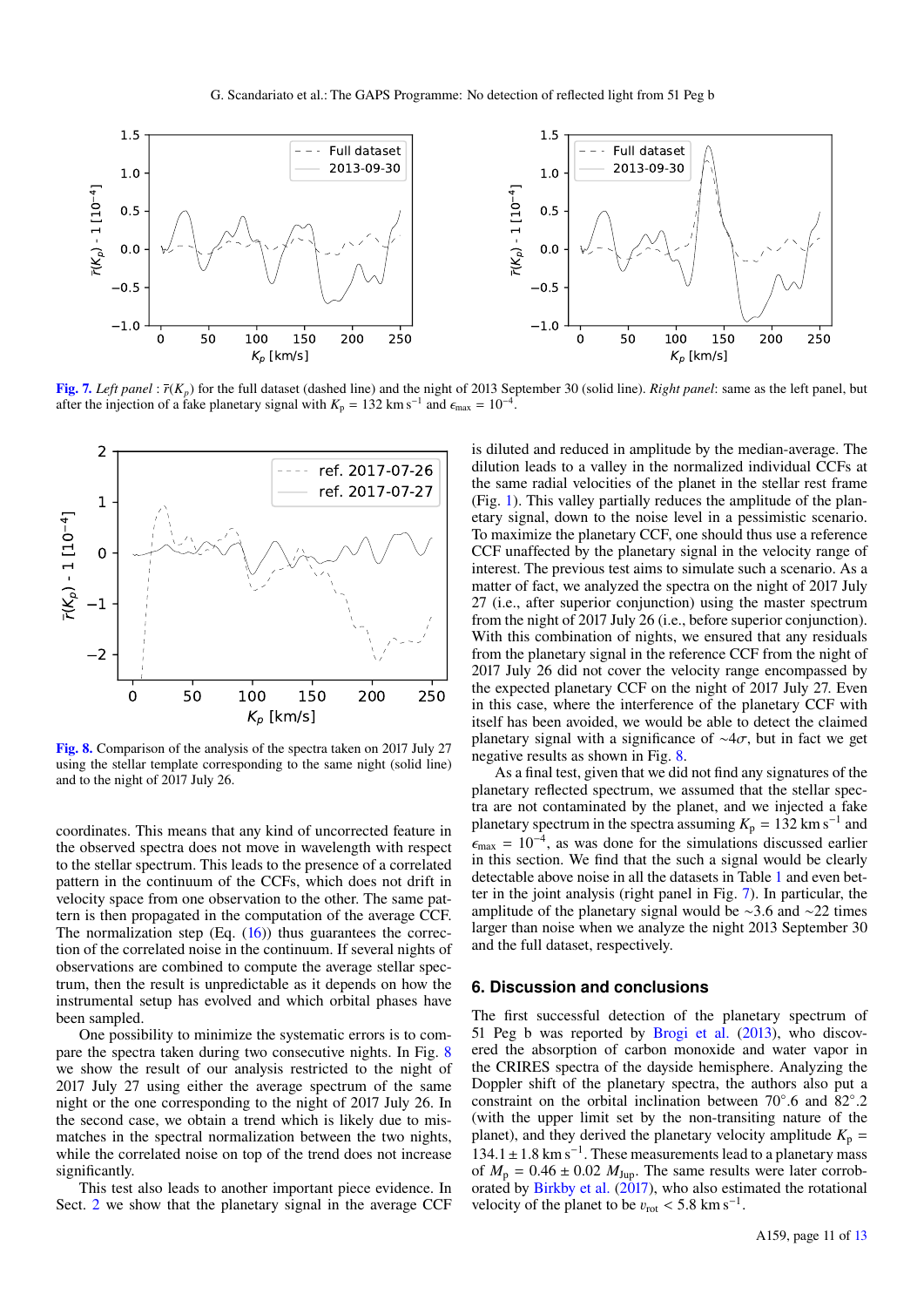Likewise, Martins et al. (2015) analyzed the optical spectra of the 51 Peg system, looking for reflection by the planet. Using the CCF technique, they estimated the planetary velocity amplitude as  $K_p = 132^{+19}_{-15}$  km s<sup>-1</sup> and a corresponding planetary mass of  $M_p = 0.46_{-0.01}^{+0.06} M_{Jup}$ , thus confirming the results of Brogi et al. (2013). The FWHM of the planetary CCF that they derived is  $\sim$ 23 ± 4 km s<sup>-1</sup>, which is significantly broader than the stellar CCF ( $FWHM = 7.43 \text{ km s}^{-1}$ ). The authors caution that it can be due to the fact that the signal is close to the noise level. Nonetheless, if the broadening is confirmed, according to the authors, the broadening may indicate the rapid rotation of the planet (18 km s<sup>-1</sup>) much faster than the tidally locked rotation (2 km s−<sup>1</sup> ). Strachan & Anglada-Escudé (2020) reproduced the same broadening using a more sophisticated model which accounts for the finite size of the star and planet in the integration of radiated and scattered flux intensities across both of their surfaces. Borra & Deschatelets (2018) improved the application of the CCF technique in the search of the reflected spectra, and they confirm the results of Martins et al. (2015). Moreover, they estimate a lower value for the FWHM of the planetary CCF, that is  $9.69 \pm 0.28$  km s<sup>-1</sup>, which is much closer to the stellar FWHM, but still higher than predicted by Birkby et al. (2017).

In this paper, we analyze a larger set of HARPS and HARPS-N spectra of the 51 Peg planetary system taken when the planet was near superior conjunction. In our analysis, we were inspired by Martins et al. (2015) and Borra & Deschatelets (2018) in using the CCF technique as a powerful tool to extract weak signals buried in the noise. We detail the mathematical formalism about the CCF method tailored to the search of the light reflected by the planet, which we find to be only vaguely presented in the literature. We also describe how we reduced the data in order to optimize the extraction of the planetary signal. We checked that our method and data reduction were robust enough to allow for the detection of the signal claimed by Martins et al. (2015) and Borra & Deschatelets (2018). However, we do not find any evidence of the reflected planetary spectrum.

Including our reanalysis, there are thus two firm detections of the planetary reflected spectrum in the optical and two null detections. The two positive detections were obtained using similar techniques on the same dataset. The null detection by Di Marcantonio et al. (2019) was obtained on the same data but with a completely different mathematical approach, while our result is an extension of the CCF technique to a larger dataset. This opens the possibility that the detected signals may be caused by pitfalls of the technique coupled with the characteristics of the analyzed dataset. For this purpose, in Sect. 5 and Fig. 7, we present our algorithm that was run on the spectra collected on 2013 September 30, which include half of the spectra analyzed by Martins et al. (2015) and Borra & Deschatelets (2018). Even if this analysis does not return any significant signals, we notice a broad bump around ~150 km s<sup>-1</sup> (left panel Fig. 7). This suggests the hypothesis that the claimed detection is just a false positive signal, unluckily located at the expected velocity  $K_p \sim 132 \text{ km s}^{-1}$ , and pushed up by a wicked combination of the properties of the CCF computation with the sampled planetary orbital phases.

The controversial point about the detection is the amplitude of the planetary signal ( $\epsilon_{\text{max}} = 12.5 \times 10^{-5}$  and  $8.6 \times 10^{-5}$  as derived by Martins et al. 2015 and Borra & Deschatelets 2018, respectively). As a matter of fact, once the planet-to-star flux ratio  $\epsilon_{\text{max}}$  in Eq. (5) is fixed, there is an inverse proportionality between the geometric albedo  $A_g$  and the square of the planetary radius  $R_p$ . Based on observational evidence, Angerhausen et al. (2015) provide a typical value of  $A<sub>g</sub> = 0.1$  for the planetary



**[Fig. 9.](http://dexter.edpsciences.org/applet.php?DOI=10.1051/0004-6361/202039271&pdf_id=0)**  $\epsilon_{\text{max}}$  versus  $A_g$  relationship, as in Eq. (5), assuming  $R_p = 0.9 R_{\text{Jup}}$ and  $R_p = 1.5 R_{Jup}$ . The dashes represent our upper limit on  $\epsilon_{\text{max}}$ .

albedo, which translates into a radius of ∼3.9 *R*Jup. Combining this predicted radius with the mass estimates provided by Brogi et al. (2013) and Birkby et al. (2017), we determined that the bulk density expected for 51 Peg b is 0.01  $\text{g cm}^{-3}$ , which puts 51 Peg b beyond the sample of H- and He-dominated, extremely low density planets (Laughlin 2018). This is a plausible yet unlikely scenario: for example, to date in the Exoplanet Orbit Database (Han et al. 2014), there is only one HJ (HAT-P-65 b, Hartman et al. 2016) out of 245 which are less dense than  $0.15$  g cm<sup>-3</sup>, while the planets with the lowest density ever measured (0.03 g cm<sup>-3</sup>) are the bloated Jupiter-sized Earth-mass planets Kepler51 b and c (Masuda 2014).

To reconcile 51 Peg b with the general properties of HJs, one can allow higher albedos and make the corresponding planetary radii smaller. For example, following Fig. 2 in Laughlin (2018) and converting densities into radii, we can assume that the maximum radius of an HJ with the same mass as 51 Peg b is 1.5  $R_{\text{Jun}}$ . Inverting Eq. (5) and adopting the  $\epsilon_{\text{max}}$  derived by Martins et al. (2015), the corresponding planetary albedo would be  $A_g \approx 0.68$ . For the sake of comparison, the highest albedo reported by Angerhausen et al. (2015) is  $A<sub>g</sub> = 0.32$ , that is to say even the largest radius expected for 51 Peg b is not able to return a feasibly low geometric albedo.

Our analysis leads to a different scenario. Assuming that there is no trace of the planetary reflected spectrum in the data, Fig. 7 (left panel) represents the noise which limits our capability to detect the planetary CCF. After some injection and retrieval experiments, we find that the minimum signal that we can detect above the 3 $\sigma$  level corresponds to  $\epsilon_{\text{max}} = 10^{-5}$ , which thus represents the upper limit for the planet-to-star flux ratio. In Fig. 9 we compare this detection limit with the  $\epsilon_{\text{max}}$  expected for 51 Peg b. In particular, following Laughlin (2018), we assume that an HJ with the same mass as 51 Peg b has a radius in the  $0.9-1.5 R_{Jup}$ range. After inserting these radius limits in Eq. (5), we plotted the corresponding  $\epsilon_{\text{max}}$  versus  $A_g$  relations in Fig. 9. We find that an albedo of  $A_g = 0.1$  corresponds to  $\epsilon_{\text{max}}$  between  $6 \times 10^{-6}$ and  $2 \times 10^{-5}$ , which is close to our detection limit. We thus conclude that our null detection is consistent with a dark  $(A_{\varrho} < 0.1)$ average-sized HJ and that 51 Peg b is not an outlier in terms of albedo and/or planetary radius. This result is consistent with the theoretical predictions provided by Sudarsky et al. (2000): in the upper atmosphere of an HJ-like 51 Peg b, the dominant